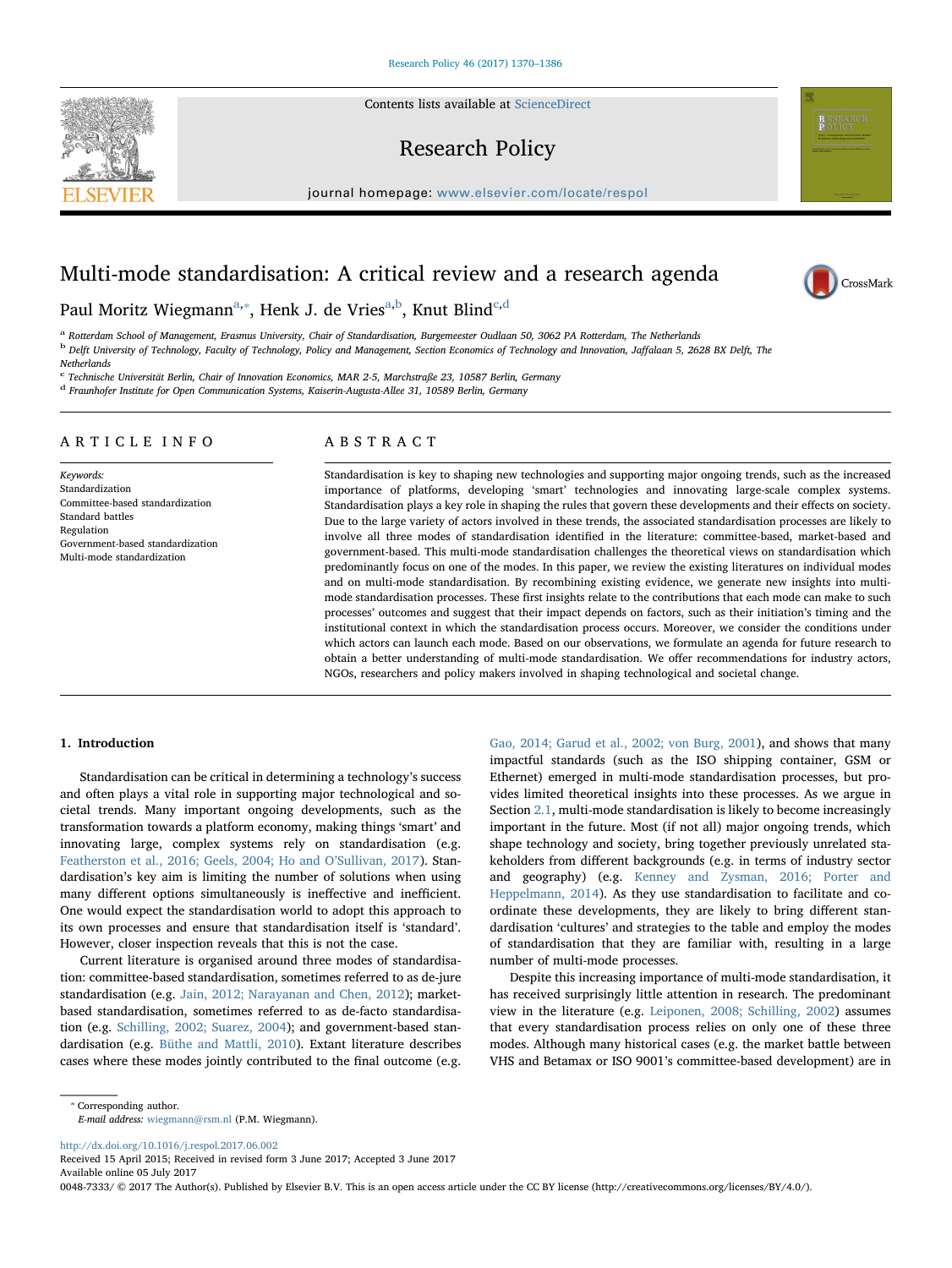line with this view, it leaves an increasing share of cases unexplained (Section [2\)](#page-1-1). In this review paper, we make four contributions towards generating a better understanding of these trends and the associated standardisation processes. First, we review existing literature and derive the three ideal-typical modes of standardisation that drive the emergence of standards (Section [3\)](#page-2-0). Second, we summarise available theory on multi-mode standardisation and identify its gaps (also Section [3](#page-2-0)). Third, we recombine evidence from existing literature to make some first steps in formulating additional theory on multi-mode standardisation (Section [4\)](#page-7-0). Fourth, we propose an agenda for research which can add to a more complete understanding of the phenomenon (Section [5.1\)](#page-12-0). Based on these findings, we also offer recommendations, based on the currently available evidence, for industry actors, NGOs, researchers and policymakers in standard developing organisations (SDOs), industry associations and communities of practice involved in shaping major technological trends (Section [5.2\)](#page-14-1).

# <span id="page-1-1"></span>2. Trends in standardisation

Standardisation aims to resolve situations where involved actors prefer a common solution to a problem, but have not yet agreed which option to choose. For example, this can often be observed during the development of technical specifications for new technologies with network effects. Such network effects mean that the technology's benefits for an individual actor increase along with the number of others using the same technology. The conflicts arising between actors supporting different solutions have been modelled game-theoretically as 'battle-of-the sexes' games (see e.g. Bellefl[amme, 2002; Besen and](#page-14-2) [Farrell, 1994; Farrell and Saloner, 1988; Mattli and Büthe, 2003](#page-14-2)). These battles can result in wars of attrition where actors block agreements in the hope that the other side concedes [\(Farrell and Saloner, 1988; Farrell](#page-15-4) [and Simcoe, 2012](#page-15-4)). To establish a common solution, standardisation pursues coordination between actors by developing solutions which are then implemented by all of them [\(Farrell and Saloner, 1988; Farrell and](#page-15-4) [Simcoe, 2012\)](#page-15-4). We group the literature on processes for establishing common solutions around three modes of standardisation in which such coordination occurs: (1) committee-based, (2) market-based and (3) government-based (see Section [3](#page-2-0) for a detailed discussion).

#### <span id="page-1-0"></span>2.1. Complexity in standardisation

We observe several empirical cases of widely used and impactful standards emerging from complex processes, where actors use diverse strategies to influence the outcomes, involving multiple modes of standardisation (see [Table 1](#page-2-1)). Moreover, we expect the role of multimode standardisation to increase in the future in line with several major trends which underlie the increasing digitalisation of society: large scale innovation of complex systems, the development of smart technologies, the increasing importance of platforms, growing demands for sustainability and responsibility in global supply chains, and globalisation in general. All of these developments bring together a large variety of previously unrelated actors, and rely on coordination between these actors to be able to function. Pursuing these changes is beyond the capabilities of individual firms and even industries, requiring actors to interact and/or cooperate across sectors, and exposing them to new sets of stakeholders [\(Porter and Heppelmann, 2014](#page-16-2)). Kenney [and Zysman \(2016\)](#page-15-3) argue that these trends can even affect actors from all parts of society and require them to find common solutions, not only to technical questions, but also to non-technical issues. Standardisation can be important in establishing these solutions and getting them accepted (e.g. [Featherston et al., 2016; Geels, 2004; Ho](#page-15-0) and O'[Sullivan, 2017; Schmidt and Werle, 1998\)](#page-15-0). This implies that standardisation is not only relevant to industry, but also to many other stakeholders. For example, NGOs play an increasingly important role in standardisation ([Boström and Tamm Hallström, 2010\)](#page-14-3). The EU's Horizon 2020 programme for funding research projects specifically

considers participation in standardisation as a research output ([European Commission, 2011a, 2011b; European Parliament and](#page-15-5) [Council of the European Union, 2013\)](#page-15-5). Germany's government also operates a funding programme for scientists who work on incorporating their research findings into standards [\(BMWi, 2016\)](#page-14-4).

As the involved actors develop standards to support these trends or cope with them, they are likely to base their approaches on standardisation 'cultures' that they are familiar with. These differ greatly. For example, the ICT sector has a standardisation 'culture' where consortia and markets play a big role, whereas other sectors rely to a larger degree on committee-based standardisation (e.g. [Blind and Gauch, 2008](#page-14-5)). The degree to which actors in standardisation rely on collaboration or competition also varies widely across countries ([Büthe and Mattli,](#page-14-6) [2011; Tate, 2001](#page-14-6)). The role of government in standardisation differs as well. The government plays a defining role in Chinese standardisation (e.g. [Chuang, 2016; Gao et al., 2014; Gao, 2014](#page-15-6)), whereas the "New Approach" in Europe aims to limit the influence of government on technical details and depends on private stakeholders contributing their expertise to standardisation [\(Borraz, 2007\)](#page-14-7). This implies that standardisation processes, which bring together the diverse actors who are involved in shaping these trends, will rely on multiple modes. Standardisation of the Internet of Things and smart manufacturing is an example of an area driven jointly by players from the ICT field and traditional manufacturing industries and involves elements of all three standardisation modes (see Ho and O'[Sullivan, 2017; Lu et al., 2016](#page-15-7)). Also, national standardisation strategies outline the relationship between government and the other modes of standardisation, for example in China ([CNIS, 2016\)](#page-14-8), the Republic of Korea [\(Choi, 2016](#page-15-8)), the USA ([United States Standards Strategy Committee, 2015](#page-16-3)), the UK (CBI [et al.,](#page-14-9) [n.d.](#page-14-9)), Germany ([Deutsche Bundesregierung, 2009\)](#page-15-9); France ([Evrard,](#page-15-10) [2014\)](#page-15-10), Austria [\(Österreichische Bundesregierung, 2016\)](#page-16-4), and Russia ([RF Ministry of Industry Energy, 2008\)](#page-16-5).

Given the increasing complexity in standardisation and the importance of multi-mode standardisation for ongoing technical and societal developments, it is a phenomenon that warrants further investigation.

# 2.2. The predominant view on standardisation

Much of the existing literature assumes that standards are developed and diffused strictly within the boundaries of one mode (e.g. Bellefl[amme, 2002; Blind et al., 2017; Chiao et al., 2007; Farrell and](#page-14-2) [Simcoe, 2012; Greenstein, 1992; Leiponen, 2008; Rosen et al., 1988;](#page-14-2) [Schilling, 2002; Timmermans and Epstein, 2010\)](#page-14-2), and thus treats the modes of standardisation as mutually exclusive. Typologies of standardisation are built on this premise and classify cases into the different modes without considering the possibility that some standardisation processes may involve elements of several modes (e.g. [Botzem and](#page-14-10) [Dobusch, 2012;](#page-14-10) [Büthe and Mattli, 2011](#page-14-6); p. 19; [Büthe and Mattl, 2010;](#page-15-11) [David and Greenstein, 1990\)](#page-15-11). Following from this, the literature on success factors in standardisation is divided into different streams of research. The first stream identifies ways to influence processes within standard developing organisations (SDOs) (e.g. [Jain, 2012; Leiponen,](#page-15-1) [2008; Mattli and Büthe, 2003](#page-15-1)). Another stream focuses on success factors for winning market battles (e.g. [den Uijl, 2015; Schilling, 2002;](#page-15-12) [Suarez, 2004; van de Kaa et al., 2011; van den Ende et al., 2012](#page-15-12)). Work on how actors can successfully influence government-based standardisation is scarcer, although cases have been described [\(Gilmore et al.,](#page-15-13) [2006\)](#page-15-13) and success factors for lobbying in general (e.g. [Bouwen, 2002;](#page-14-11) [Klüver, 2011; Mahoney, 2007](#page-14-11)) are likely to apply.

This theoretical assumption of standardisation processes taking place within one mode's boundaries is supported by many empirical cases. For example, ISO 9001 originated in the committee-based mode ([Tamm Hallström, 2004](#page-16-6)). Examples of the market-based mode include the battle between AC and DC electricity in the 19th century ([David,](#page-15-14) [1992; David and Bunn, 1988\)](#page-15-14) and VHS vs. Betamax ([Cusumano et al.,](#page-15-15)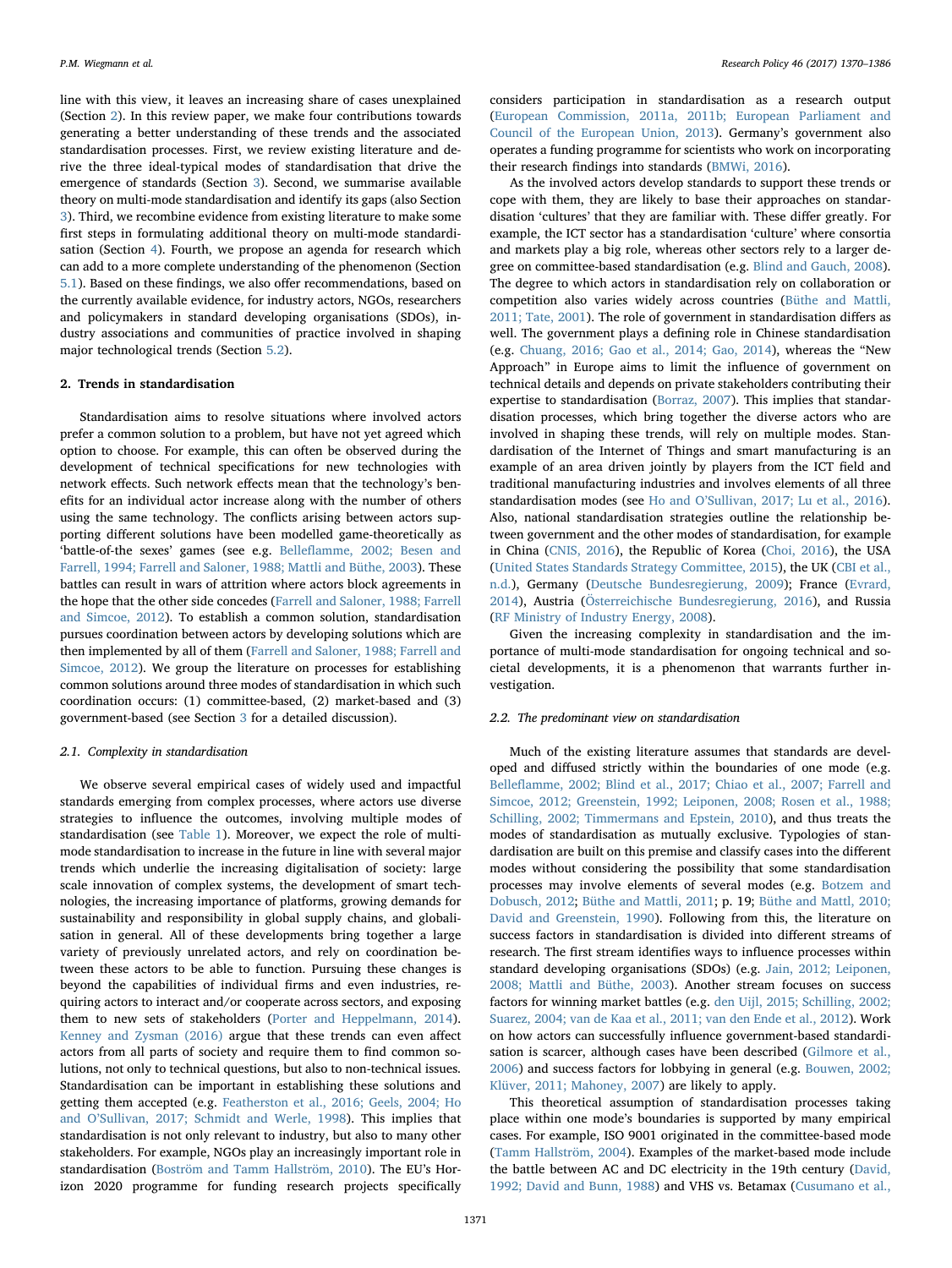<span id="page-2-1"></span>Overview of cases involving more than one mode of standardisation.

| <b>Combination of Modes</b>         | <b>Example Cases</b>                                                                                                                                                                                                                                                                                                                                                                                                                                                                                                                                                                                                                                                                                                                                                                                                                       |
|-------------------------------------|--------------------------------------------------------------------------------------------------------------------------------------------------------------------------------------------------------------------------------------------------------------------------------------------------------------------------------------------------------------------------------------------------------------------------------------------------------------------------------------------------------------------------------------------------------------------------------------------------------------------------------------------------------------------------------------------------------------------------------------------------------------------------------------------------------------------------------------------|
| Markets and Committees              | • Ethernet vs. other LAN technologies (von Burg, 2001)<br>• Office document formats (Blind, 2011; Egyedi and Koppenhol, 2010)<br>• Web-browsers (de Vries et al., 2008)<br>• DVD (Vercoulen and van Wegberg, 1998)<br>• Competition between internet telephony technologies (Vercoulen and van Wegberg, 1998)<br>• Competition between 2G mobile telecommunications technologies in the USA (Funk and Methe, 2001; Gandal et al., 2003;<br>Pelkmans, 2001)<br>• USB vs. FireWire (van den Ende et al., 2012)<br>• Wi-Fi vs. HomeRF (van den Ende et al., 2012)<br>• Blu-Ray vs. HD-DVD (den Uijl and de Vries, 2013)<br>• Competition between different standards for Unix operating systems (Axelrod et al., 1995)<br>• Standardisation of LED-lighting technology (LED Inside, 2010)                                                     |
| Governments and Committees          | • GSM (Bekkers, 2001; Pelkmans, 2001)<br>• TD-SCDMA in China (Gao et al., 2014; Gao, 2014)<br>• TCP/IP (Townes, 2012)<br>• ISO Shipping Container (Egyedi, 2000; Egyedi and Spirco, 2011)<br>• European container sizes for intermodal transport (Meyer, 2012)<br>• Standards for digital and high-definition television (Meyer, 2012)<br>• Requirements for medical devices in the EU (Frank, 2001)<br>• Energy performance requirements for buildings in the Netherlands (de Vries and Verhagen, 2016)<br>• European "New Approach" (Borraz, 2007)                                                                                                                                                                                                                                                                                       |
| Governments and Markets             | • Competition between railway track gauges (Puffert, 2002, 2000)<br>• Global market battle between 2G mobile telecommunications technologies (Funk and Methe, 2001)<br>• ADA programming language vs. alternatives (Rosen et al., 1988)                                                                                                                                                                                                                                                                                                                                                                                                                                                                                                                                                                                                    |
| Markets, Committees and Governments | • Competition between international accounting standards (Büthe and Mattli, 2011; Hail et al., 2010; Tamm Hallström, 2004) <sup>a</sup><br>• Internet protocols (Abbate, 2001)<br>• CSR and environmental management systems (Delmas and Montiel, 2008; Moratis and Tatang Widjaja, 2014; Wätzold et al., 2001) <sup>b</sup><br>• Standards for Internet of Things and smart manufacturing (Lu et al., 2016)<br>• Plugs for charging electric vehicles in Europe (Bakker et al., 2015)<br>• Food quality and safety standards (Trienekens and Zuurbier, 2008)<br>• Antifouling paint for ships (Thompson Clarke Shipping Pty, 2017 ThoThompson Clarke Shipping Pty. Ltd. et al., n.d.)<br>• Competition between units of measurement – SI and Imperial Measurement systems (Glazebrook, 1931; National Industry<br>Conference Board, 1921) |

<span id="page-2-3"></span>a [Büthe and Mattli \(2011\)](#page-14-6) and [Tamm Hallström \(2004\)](#page-16-6) ignore the role of markets in this case. [Hail et al.](#page-15-26)'s (2010) case description focuses on the influence of governments and markets while neglecting committees.

<span id="page-2-4"></span><sup>b</sup> Although these papers do not explicitly discuss committee-based standardisation, the presence of an ISO standard (ISO 26000) implies that committees played a role in this case.

<span id="page-2-2"></span>

Fig. 1. Literature on standardisation.

[1992; Rosenbloom and Cusumano, 1987](#page-15-15)). Examples of purely government-based standardisation can be found in Latin American milk safety standards ([Farina et al., 2005\)](#page-15-16) and the French government's definition of standard measurements in the 18th century ([Rosen et al., 1988\)](#page-16-7). In addition, the standardisation systems of the former Soviet Union ([USSR](#page-16-8) [State Standards, 1976](#page-16-8)) and China before the mid-1980s ([Chuang, 2016\)](#page-15-6) were built entirely on government-based standardisation.

Although there are thus cases supporting the focus on single modes, relying on this view when analysing multi-mode standardisation cases, such as the ones presented in [Table 1,](#page-2-1) means treating elements of additional modes as external influences. For example, [Tamm Hallström](#page-16-6)

[\(2004\)](#page-16-6) and [Büthe and Mattli \(2011\)](#page-14-6) view government activities in accounting standards as external to the standardisation process taking place in committees. This approach may constrain a full understanding of such cases, because multi-mode standardisation is characterised by dynamic interactions between modes. In the remainder of this paper, we review the available literature that can help us understand these dynamics and recombine it to generate new insights. We also identify the limitations of existing evidence, and outline an agenda for research to obtain a more complete understanding of multi-mode standardisation processes.

# <span id="page-2-0"></span>3. Modes of standardisation

We now take a closer look at the three modes of standardisation which represent ideal-typical models of standardisation processes. In Section [3.1,](#page-3-0) we briefly review the literature on these ideal-typical modes to highlight their defining features and provide the conceptual background for the rest of the paper. In Section [3.2](#page-4-0), we review extant research on the interactions between these modes, and deviations from these ideal-types. As indicated in [Fig. 1,](#page-2-2) this body of work focuses on specific pairs of modes. Because standardisation processes are heterogeneous, we also discuss the extent to which the modes of standardisation are likely to form the basis for standardisation processes across this diverse domain (Section [3.3\)](#page-7-1).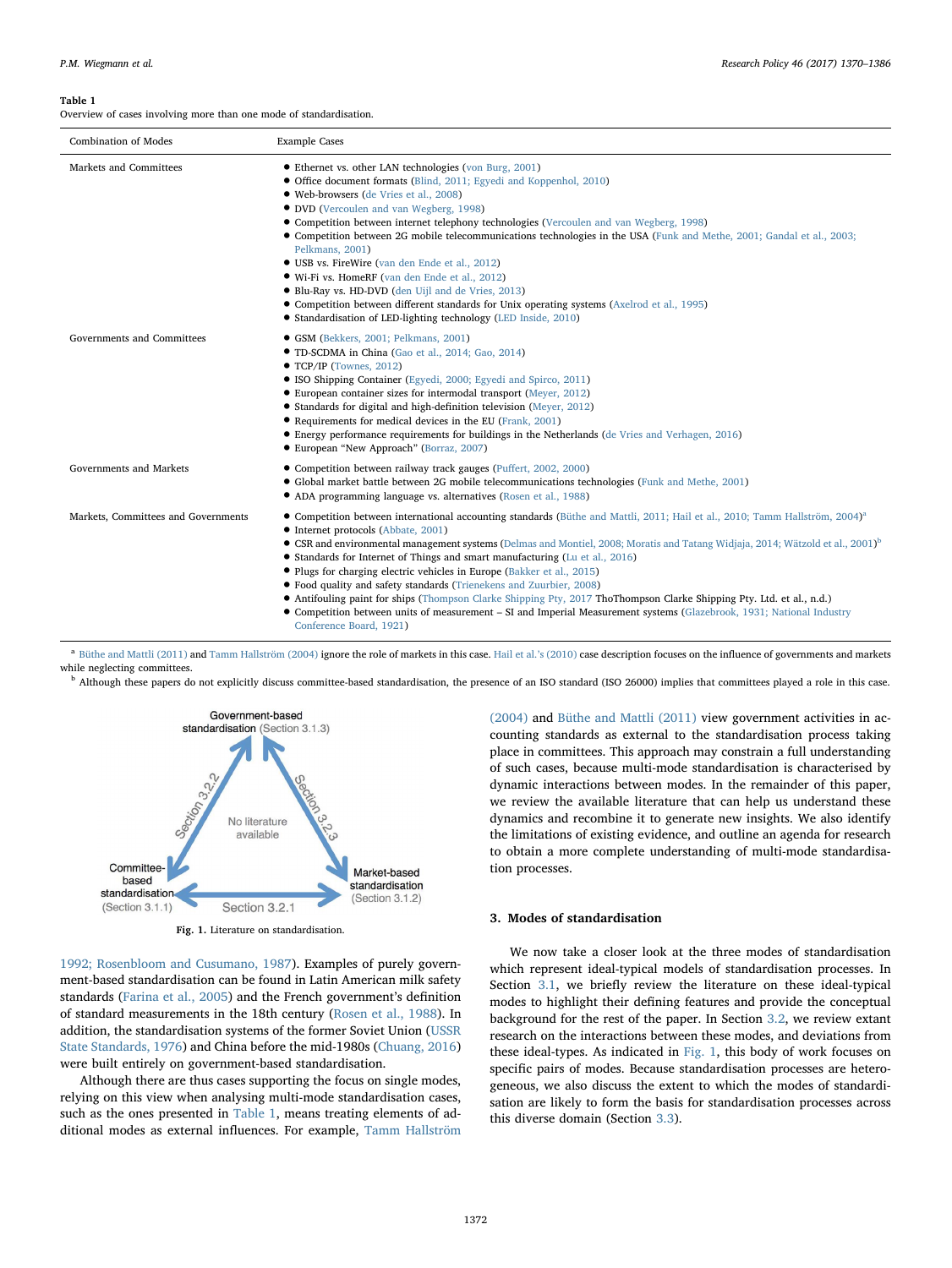#### <span id="page-3-1"></span>Table 2

Ideal-typical modes of standardisation – characteristics (source: authors' own summary of literature).

|                                                       | Committee-Based Standardisation                                                                                                                                | Market-Based Standardisation                                                                                                                                                                     | Government-Based Standardisation                                                                                                                                                      |
|-------------------------------------------------------|----------------------------------------------------------------------------------------------------------------------------------------------------------------|--------------------------------------------------------------------------------------------------------------------------------------------------------------------------------------------------|---------------------------------------------------------------------------------------------------------------------------------------------------------------------------------------|
| Relationships between<br>actors                       |                                                                                                                                                                |                                                                                                                                                                                                  |                                                                                                                                                                                       |
| Coordination<br>mechanism                             | Coordination through cooperation between<br>stakeholders. Standards are developed in<br>committees and only diffused if members<br>agree on a common solution. | Solutions intended as a standard can be developed by<br>anyone. Coordination through competition between<br>solutions in the market, leading often (but not always)<br>to one de-facto standard. | Solutions intended as a standard can come<br>from various sources. Coordination through<br>governments using their hierarchical position<br>to impose these standards' use on others. |
| Timing of coordination                                | Coordination takes place during standard<br>development - only one solution is chosen to<br>enter the market.                                                  | Coordination takes place during diffusion - different<br>standards are developed and compete with each other.                                                                                    | Governments can intervene in development<br>or mandate using an already developed<br>standard.                                                                                        |
| Main actors driving the<br>standardisation<br>process | Predominantly private                                                                                                                                          | Predominantly private                                                                                                                                                                            | Predominantly public                                                                                                                                                                  |
|                                                       | Stakeholders cooperating in committees; SDOs<br>providing a platform for standard<br>development.                                                              | Individual market actors influencing the outcome of the<br>market competition with their actions.                                                                                                | Governmental bodies developing standards<br>and/or enforcing their use.                                                                                                               |
| Avenues of influence                                  | Participating in committees to influence<br>standards' contents.                                                                                               | Engaging in the market to influence battles' outcomes<br>by influencing decisive factors.                                                                                                        | Influencing government decision-making<br>through lobbying or parliamentary<br>representatives.                                                                                       |
| Inclusiveness in<br>standard<br>development           | High, any interested party can join a<br>committee.                                                                                                            | Varies, some standard development venues are open;<br>access to others is restricted.                                                                                                            | Medium, lobbying may require high effort.                                                                                                                                             |
| Examples of empirical<br>research                     | Leiponen (2008), Mattli and Büthe (2003),<br>Tamm Hallström and Boström (2010), Tate<br>(2001)                                                                 | den Uijl (2015), Schilling (2002)                                                                                                                                                                | Farina et al. (2005), Schmidt and Werle<br>(1998)                                                                                                                                     |

# <span id="page-3-0"></span>3.1. Setting the background of ideal-typical modes of standardisation

Based on literature, we identify three ideal-typical modes of standardisation: committee-based, market-based and government-based. These modes have three defining characteristics: (1) the mechanisms which result in the coordination that standardisation aims for and describe the fundamental relationships between actors in the process (cooperation, competition, hierarchy); (2) the main actors involved (private or public); and (3) the timing in the process (development or diffusion – see below) when actors intervene and coordination occurs. These three defining characteristics lead to two additional distinguishing features of the ideal-typical modes: (1) individual actors' avenues of influence on the process's results and (2) the degree to which standard development is inclusive or exclusive (see [Botzem and](#page-14-10) [Dobusch, 2012](#page-14-10)). We summarise these features in [Table 2](#page-3-1) and explain them in more detail in Sections [3.1.1](#page-3-2)–[3.1.3](#page-4-1).

Timing refers to the clearly discernible phases of standardisation processes (e.g. [de Vries, 2010; Lyytinen and King, 2006; Suarez, 2004](#page-15-27)). We classify these phases in two overarching categories (in line with [Botzem and Dobusch, 2012; Weitzel et al., 2006](#page-14-10)). (1) standard development when solutions that are intended as a standard are created, and (2) standard diffusion which includes spreading information about a new standard, encouraging its application in use, and its actual acceptance and implementation (see [Rogers, 2003](#page-16-19)). Depending on the mode of standardisation, coordination can occur in either of these phases (see [Table 2\)](#page-3-1).

#### <span id="page-3-2"></span>3.1.1. Characteristics of committee-based standardisation

Standardisation through cooperation usually takes place in committees of SDOs (e.g. the International Organization for Standardization (ISO) or ASTM International), consortia (e.g. the Blu-Ray Disc Association), professional associations (e.g. IEEE), trade associations (e.g. IATA), or open source initiatives.<sup>[1](#page-3-3)</sup> There, stakeholders collaborate to define standards which propose one solution in the form of an approved document ([Blind, 2006, 2002; Büthe and Mattli, 2010;](#page-14-17) [Gallagher, 2007; Hanseth and Monteiro, 1997; Narayanan and Chen,](#page-14-17) [2012; Rosen et al., 1988; Schmidt and Werle, 1998; Timmermans and](#page-14-17) [Epstein, 2010](#page-14-17)) – although the exact process varies among standardisation organisations (e.g. [Tate, 2001\)](#page-16-20). Actors belonging to the private sphere dominate committees [\(Büthe and Mattli, 2011, 2010\)](#page-14-6) and any interested stakeholder can join these committees in their ideal-typical form, making the process 'inclusive' [\(Botzem and Dobusch, 2012](#page-14-10)).

In terms of timing, coordination in the committee-based mode takes place during standard development. If different options are proposed, they are evaluated before a standard is approved and diffused ([Jain,](#page-15-1) [2012\)](#page-15-1). SDOs aim to define only one solution for each problem – a goal they reach often but not always ([Blind, 2011; Egyedi and Koppenhol,](#page-14-12) [2010\)](#page-14-12). Using standards that were developed in committees is voluntary (e.g. [de Vries, 1999](#page-15-28) [Mattli and Büthe, 2003\).](#page-16-21) Economic benefits, such as reduced transaction costs (e.g. [Blind, 2004, 2002; Swann, 2010](#page-14-18)), and various market demands [\(Brunsson et al., 2012\)](#page-14-19) are important reasons for their implementation. Other reasons for their implementation lie in

<span id="page-3-3"></span> $1$  Characterisations of open source communities in the literature (e.g. [de Vries et al.,](#page-15-17) [2008; West, 2007; West and O](#page-15-17)'Mahony, 2008) suggest that they exhibit all defining features of venues for committee-based standardisation (see [Table 2](#page-3-1) and this section), even though they may not describe their work as 'standardisation activities' (see e.g. [Open Source Initiative, 2007](#page-16-24)). In addition, they also have some characteristics which set them apart from more 'traditional' SDOs, e.g. in terms of intellectual property rules which often allow actors to 'fork' code to create new open source initiatives, or in terms of the length of development cycles. These differences mean that standards, which emerge from open source initiatives, are often more 'fluid' than those that are developed in traditional SDOs.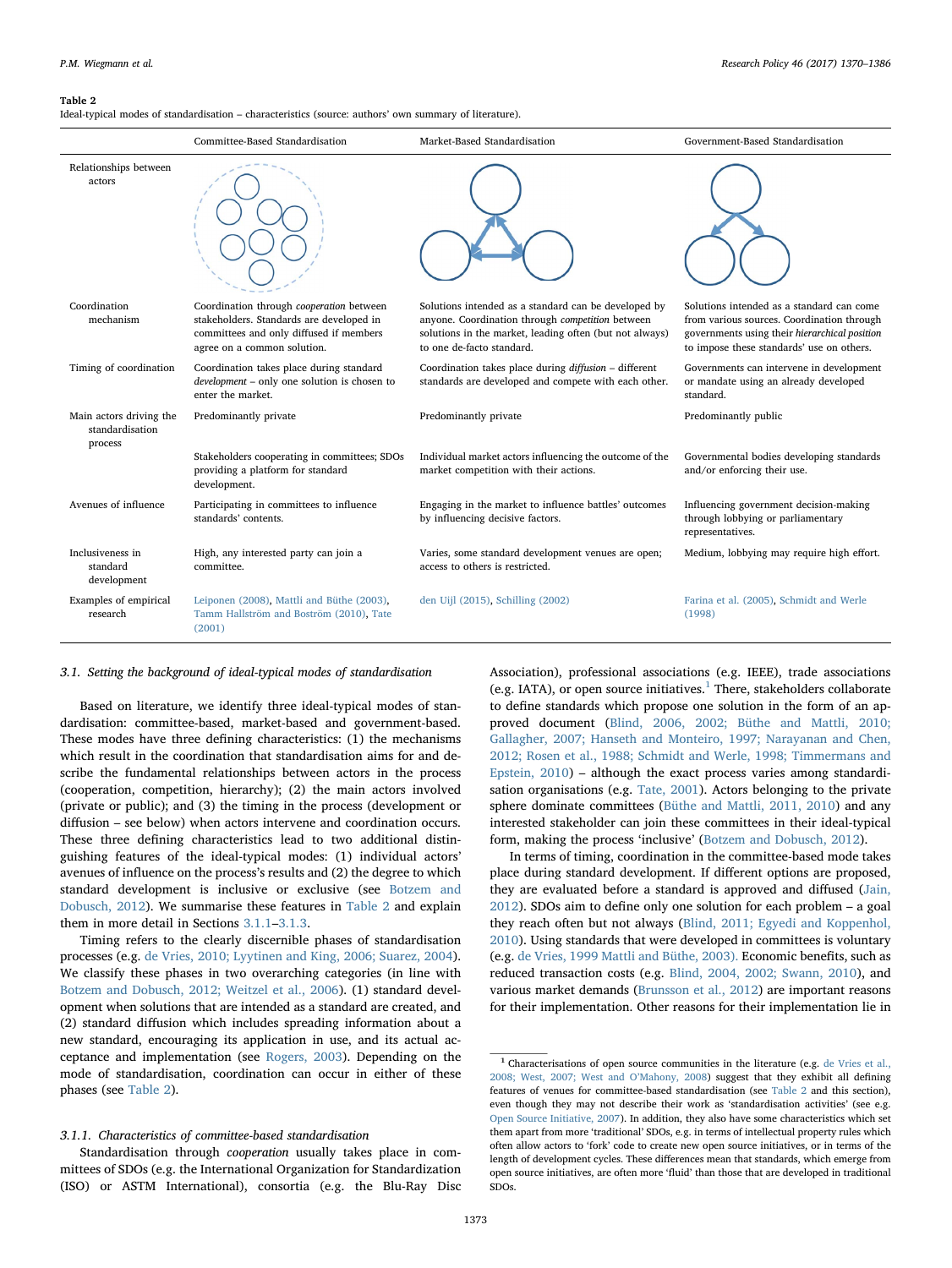the path taken in standard development ([Botzem and Dobusch, 2012;](#page-14-10) [Markus et al., 2006; Tamm Hallström, 2004](#page-14-10)) – e.g. the cooperative, inclusive development process can give standards legitimacy which supports their implementation [\(Botzem and Dobusch, 2012; Tamm](#page-14-10) [Hallström and Boström, 2010\)](#page-14-10). However, implementation of standards is not self-evident and may be hindered by several barriers [\(de Vries](#page-15-29) [et al., 2009](#page-15-29)).

Despite this, studies that investigate committee-based standards' diffusion are scarce compared to research on their development. Since coordination takes place before a standard enters the market in committee-based standardisation, literature focuses on standard development in these organisations (see e.g. Bellefl[amme, 2002; Goluchowicz](#page-14-2) [and Blind, 2011; Mattli and Büthe, 2003](#page-14-2)) and often sees a standard's release as the end-point of the process.

# 3.1.2. Characteristics of market-based standardisation

Literature on market-based standardisation describes how battles between different technologies result in de-facto standards. $2$  These technologies and their proponents compete in the market until an equilibrium is reached ([Gallagher, 2007; Narayanan and Chen, 2012;](#page-15-30) [Rosen et al., 1988; Schilling, 2002; Schmidt and Werle, 1998; Shapiro](#page-15-30) [and Varian, 1999; Suarez, 2004; Tassey, 2000; Timmermans and](#page-15-30) [Epstein, 2010; van de Kaa et al., 2011](#page-15-30)). Such battles usually result in one solution emerging as de-facto standard ([Cusumano et al., 1992; de](#page-15-15) [Vries, 2006; de Vries and Hendrikse, 2001; Schilling, 2002\)](#page-15-15) due to a bandwagon effect (Bellefl[amme, 2002; Delcamp and Leiponen, 2014;](#page-14-2) [Farrell and Simcoe, 2012; Geroski, 2000](#page-14-2)). However, there are also cases where several standards continue existing in parallel and where no coordination is reached [\(de Vries et al., 2011; Techatassanasoontorn](#page-15-31) [and Suo, 2011](#page-15-31)).

Competition during the diffusion phase, i.e. after several solutions intended as a standard have been developed, is thus the driving force for coordination between actors in market-based standardisation.<sup>[3](#page-4-3)</sup> This competition is predominantly driven by actors from the private sphere ([Büthe and Mattli, 2011,](#page-14-6) pp. 25–29; [Büthe and Mattli, 2010\)](#page-14-0). Because standards can be developed by anyone and are often proprietary, inclusiveness in standard development is generally regarded as low in market-based standardisation ([Botzem and Dobusch, 2012; Egyedi,](#page-14-10) [2003\)](#page-14-10).

#### <span id="page-4-1"></span>3.1.3. Characteristics of government-based standardisation

Governments can use their hierarchical position to intervene in standardisation, and regulation is an important way of developing and diffusing standards [\(Khemani and Shapiro, 1993](#page-15-32)).<sup>[4](#page-4-4)</sup> Governments can impose mandatory use of standards that were developed elsewhere ([Rosen et al., 1988\)](#page-16-7), or can also develop standards themselves and make their use mandatory ([Blind et al., 2017;](#page-14-20) [Büthe and Mattli, 2011](#page-14-6); pp. 20–23; [Büthe and Mattli, 2010; Farina et al., 2005; Narayanan and](#page-14-0) [Chen, 2012; Schmidt and Werle, 1998; Timmermans and Epstein,](#page-14-0) [2010\)](#page-14-0). Coordination in government-based standardisation can thus occur in either of the phases, i.e. standard development or standard diffusion. Contrary to committee- and market-based standardisation, government-based standardisation is dominated by public actors who have the authority to impose a standard's use [\(Büthe and Mattli, 2011](#page-14-6); pp. 20–23; [Büthe and Mattli, 2010\)](#page-14-0). Private actors can therefore not influence coordination directly but only through lobbying $5$  which may require high effort and may be ineffective. We therefore classify government-based standardisation's inclusiveness (see [Botzem and](#page-14-10) [Dobusch, 2012\)](#page-14-10) as medium compared to the other two modes.

Whether governments should play such a role at all in standardisation is a controversial question. [Blind et al. \(2017\)](#page-14-20) find that such an intervention's effects on innovation depends on the degree of technological uncertainty in the market. In general, some researchers justify government-intervention because of the benefits of compatibility compared to an alternative situation where there is no common standard (e.g. [Bekkers, 2001; Funk and Methe, 2001; Pelkmans, 2001](#page-14-14)). Others argue that avoiding competition between solutions removes the incentive for innovation that would otherwise be needed to ensure a solution's competitive edge and that governments should therefore carefully weigh the benefits and costs of intervening on a case-by-case basis (e.g. [Cabral and Kretschmer, 2007; Cabral and Salant, 2014;](#page-15-33) [Gandal et al., 2003](#page-15-33)). It has therefore been proposed that some of the ways in which government can intervene in standardisation that are described in Section [3.2](#page-4-0) are preferable to the ideal-typical governmentbased standardisation through hierarchical means. This debate mainly focuses on compatibility standardisation, but [de Vries and Verhagen](#page-15-23) [\(2016\)](#page-15-23) show that government-based standardisation for energy efficiency can also simultaneously stimulate innovation and address societal issues. In other areas (e.g. safety or consumer information standards), government intervention may also be justified in cases of market failure when private actors would settle on solutions which carry negative externalities.

# <span id="page-4-0"></span>3.2. Existing literature on multi-mode standardisation

The modes of standardisation presented in Section [3.1](#page-3-0) present idealtypes of standardisation processes. However, as we argued in Section [2](#page-1-1), there are an increasing number of standardisation cases which are not covered by these ideal-types. Despite this, few sources provide detailed case descriptions which clearly show the dynamics in such cases and an even smaller number offers theory that integrates the different modes. Where there is theory on multi-mode standardisation, this combines elements of pairs of modes but we are not aware of theory that integrates all three modes. We provide an overview of the literature with detailed case descriptions and/or theoretical contributions about multimode standardisation processes in Tables [3A,](#page-5-0) [3B](#page-5-1) and [3C](#page-6-0) and summarise these theoretical contributions in Sections [3.2.1](#page-4-6)–[3.2.3.](#page-6-1)

#### <span id="page-4-6"></span>3.2.1. Combinations of market-based and committee-based standardisation

When market-based and committee-based standardisation jointly drive standardisation, elements of cooperation and competition as well as the other characteristics of these modes (see [Table 2\)](#page-3-1) are combined. Work that considers these combinations theoretically is either based on (1) the assumption that elements of committee- and market-based standardisation occur sequentially or (2) a dynamic interaction between elements of these modes.

The first type is considered by [Axelrod et al. \(1995\),](#page-14-13) [Markus et al.](#page-16-25) [\(2006\)](#page-16-25) and [van den Ende et al. \(2012\).](#page-16-11) [Axelrod et al. \(1995\)](#page-14-13) observe that solutions which compete against each other in market battles are often developed in cooperation between actors in different consortia.<sup>[6](#page-4-7)</sup> In such standardisation processes, the number of potential solutions is therefore first reduced through cooperation in different consortia before

<span id="page-4-2"></span> $^2$  Market mechanisms also drive the emergence of dominant designs and platforms. Many authors see these and de-facto standards as different concepts [\(den Uijl, 2015;](#page-15-12) [Gallagher, 2007\)](#page-15-12) although, according to [den Uijl \(2015\),](#page-15-12) the processes in which they emerge are similar.<br> $3$  Where literature discusses standard development for the market-based mode, it

<span id="page-4-3"></span>usually refers to processes in consortia, indicating some degree of overlap with the committee-based mode  $-$  see Section 3.2.1.

<span id="page-4-4"></span><sup>&</sup>lt;sup>4</sup> According to [Lessig, 2000; Lessig, 1999](#page-16-26) idea that 'code is law', private actors who define architectures for software and the internet may occupy similar hierarchical positions as governments. This is because the architectures that they develop can restrict or encourage certain behaviour in similar ways to rules imposed by governments. Much of what we write in this paper about government-based standardisation might therefore also apply to these actors. However, exploring this is beyond the scope of our paper.

<span id="page-4-5"></span><sup>5</sup> Lobbying has been investigated in depth from a political science perspective (e.g. [Bouwen, 2002](#page-14-11) [Klüver, 2011; Mahoney, 2007\)](#page-15-34), and from the economic regulatory capture (e.g. Dal Bó, 2006; Laff[ont and Tirole, 1991\)](#page-15-35) and regulatory relief (e.g. [Schmidt, 2002;](#page-16-27)  $\,$  [Wätzold et al., 2001\)](#page-16-27) perspectives.  $\,$  6 Following our definition of the committee-based mode, consortia can be seen as a

<span id="page-4-7"></span>form of committee because they also develop standards in cooperation.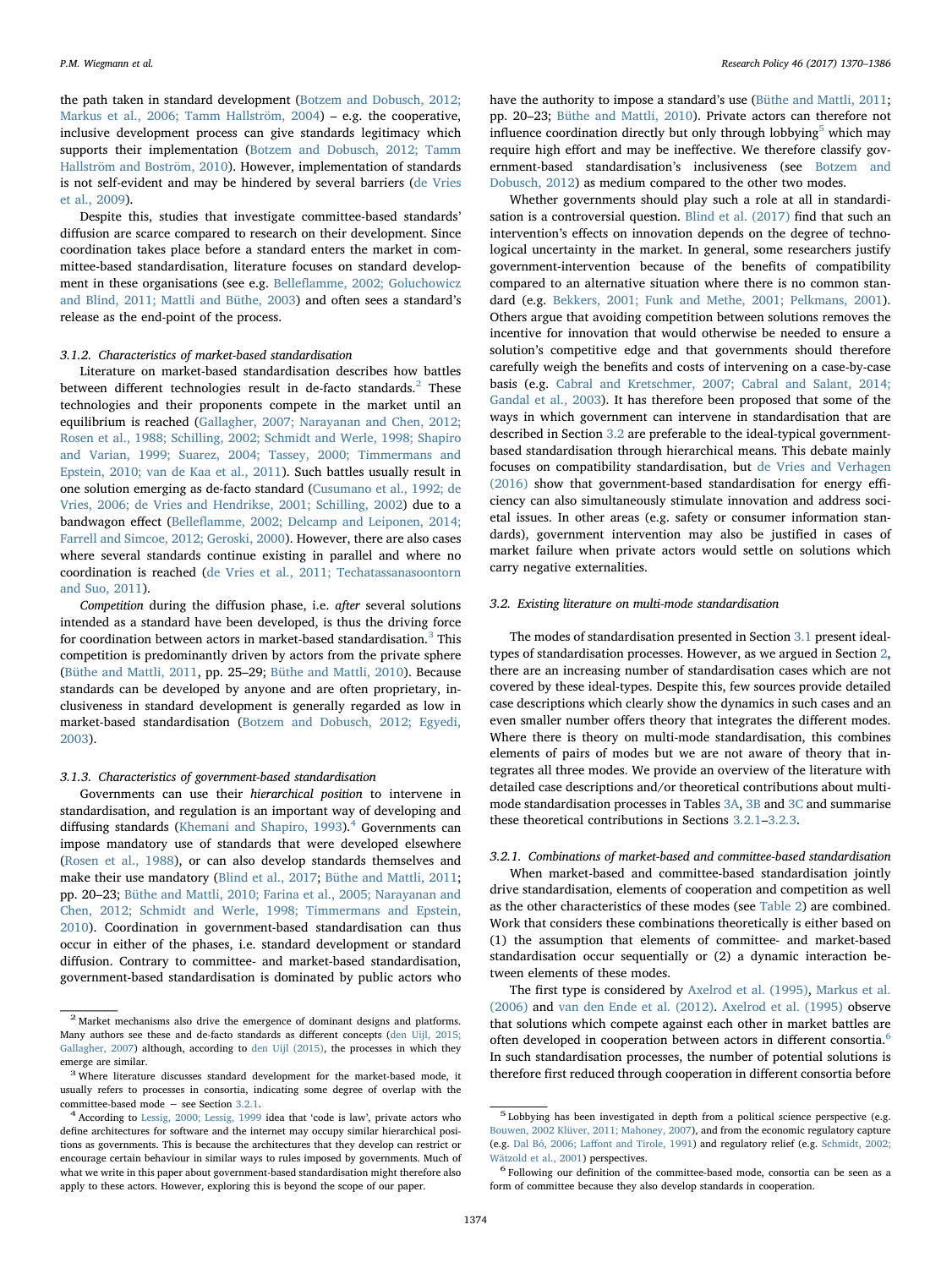#### <span id="page-5-0"></span>Table 3A

Literature on the interaction between markets and committees.

| Combination of<br>Modes | Paper                                                                                  | <b>Brief Summary</b>                                            | <b>Empirical Grounding</b>                            | Theory about<br>Multiple Modes | Geographical<br>Context        | <b>Industry Context</b>              |
|-------------------------|----------------------------------------------------------------------------------------|-----------------------------------------------------------------|-------------------------------------------------------|--------------------------------|--------------------------------|--------------------------------------|
| Market/Committee        | von Burg (2001)<br>Garud et al. (2002)<br>Blind (2011), Egyedi<br>and Koppenhol (2010) | Ethernet case<br>Java case<br>Office documents case             | Individual case<br>Individual case<br>Individual case | No<br>No<br>No                 | Mainly USA<br>Global<br>Global | IT<br>IT<br>IT                       |
|                         | van den Ende et al.<br>(2012)                                                          | USB vs. Firewire, Wi-Fi vs.<br>HomeRF cases                     | Individual cases                                      | Yes                            | Global                         | IT                                   |
|                         | Vercoulen and van<br><b>Wegberg (1998)</b>                                             | DVD & internet telephony cases                                  | Individual cases                                      | Yes                            | Global                         | IT, consumer<br>electronics, telecom |
|                         | Farrell and Saloner<br>(1988)                                                          | Game-theoretic model of strategies<br>in markets and committees | n/a                                                   | Yes                            | n/a                            | n/a                                  |
|                         | van Wegberg (2004)                                                                     | Economic model of interaction<br>between market and committees  | 3 case-examples to<br>illustrate model                | Yes                            | Global                         | IT, consumer<br>electronics, telecom |
|                         | Axelrod et al. (1995)                                                                  | Theory of actors' choice between<br>competing committees        | Individual case                                       | Yes                            | Global                         | IT                                   |
|                         | Markus et al. (2006)                                                                   | VIS standardisation in US<br>residential mortgage industry      | Individual case                                       | Yes                            | <b>USA</b>                     | <b>IT</b>                            |

#### <span id="page-5-1"></span>Table 3B

Literature on the interaction between governments and committees.

| Combination of<br>Modes | Paper                                             | <b>Brief Summary</b>                                   | <b>Empirical Grounding</b>                | Theory about<br>Multiple Modes | Geographical<br>Context | <b>Industry Context</b>        |
|-------------------------|---------------------------------------------------|--------------------------------------------------------|-------------------------------------------|--------------------------------|-------------------------|--------------------------------|
| Government/             | <b>Bekkers</b> (2001)                             | GSM case                                               | Individual case                           | No                             | Europe                  | Telecom                        |
| Committee               | Pelkmans (2001)                                   | GSM case                                               | Individual case                           | No                             | Europe                  | Telecom                        |
|                         | Gao (2014)                                        | TD-SCMDA case                                          | Individual case                           | No                             | China                   | Telecom                        |
|                         | <b>Townes (2012)</b>                              | TCP/IP case                                            | Individual case                           | No                             | Mainly USA              | IT                             |
|                         | <b>Egyedi</b> and Spirco<br>(2011), Egyedi (2000) | ISO shipping container case                            | Individual case                           | No                             | Global                  | Transportation                 |
|                         | Büthe and Mattli (2011)                           | International accounting<br>standards case             | Individual case                           | No                             | Global                  | Financial services             |
|                         | Tamm Hallström (2004)                             | International accounting<br>standards case             | Individual case                           | No                             | Global                  | Financial services             |
|                         | <b>NIST (2010)</b>                                | Results from survey among<br>practitioners             | Survey among<br>experts, non-<br>academic | (Yes)                          | <b>USA</b>              | none                           |
|                         | Gao et al. (2014)                                 | TD-SCMDA case                                          | Individual case                           | Yes                            | China                   | Telecom                        |
|                         | Meyer (2012)                                      | Study of government<br>intervention in standardisation | Individual case                           | Yes                            | Europe                  | Transportation, telecom,<br>IT |
|                         | Borraz (2007)                                     | New Approach                                           | Individual case                           | Yes                            | Europe, France          | None                           |
|                         | <b>Blind and Mangelsdorf</b><br>(2016)            | Study of reasons for<br>participating in SDOs          | Survey among<br>companies                 | Yes                            | Germany                 | Manufacturing                  |

a market-battle leads to the emergence of a commonly accepted standard. In these cases, [Axelrod et al. \(1995\)](#page-14-13) expect actors to join consortia which are large but where only few competitors are present in order to maximise the chances of the consortium's solution becoming the standard while enabling actors to reap the benefits of that solution. Furthermore, events in a consortium's cooperative coordination process also affect the chances of the resulting solution being selected in the market [\(Markus et al., 2006; van den Ende et al., 2012](#page-16-25)).

Other work questions this sequential occurrence of both modes, and considers a more dynamic interaction. [Farrell and Saloner \(1988\)](#page-15-4) develop a game-theoretic model to investigate the interplay between markets and committees. In this model, actors decide whether to adopt a solution in the market or negotiate in a committee in each round, and, if they negotiate, whether to insist on their preferred solution or accept the proposed alternative. When comparing this combined model to models of pure market- or committee-based standardisation, [Farrell and](#page-15-4) [Saloner \(1988\)](#page-15-4) find that its payoffs for participants outperform those that can be achieved in either alternative. [van Wegberg \(2004\)](#page-16-28) finds this only to be true when switching costs are relatively low. High switching costs are likely to lead to purely market- or committee-based standardisation ([van Wegberg, 2004](#page-16-28)). In addition, standardisation is more likely to include both market- and committee-based elements in industries that are both complex and dynamic ([Vercoulen and van](#page-16-10)

[Wegberg, 1998\)](#page-16-10). In these cases, the process can either start in the market and involve committees in later stages or vice versa ([Vercoulen](#page-16-10) [and van Wegberg, 1998\)](#page-16-10).

3.2.2. Combinations of government-based and committee-based standardisation

Cases involving elements of government-based and committeebased standardisation combine elements of cooperation and hierarchy as well as other characteristics of these modes (see [Table 2](#page-3-1)). Literature shows very diverse examples of cases where governments intervened in committee-based standardisation (see Tables [1](#page-2-1) and [3B](#page-5-1)). Such interventions deviate from what would be expected under the ideal-types of committee-based and government-based standardisation presented in Section [3.1](#page-3-0) and take two basic forms. (1) Government can use hierarchical means to shape the outcome of committee-based standardisation (referred to as a 'hard-law approach' by [Meyer \(2012\)](#page-16-14)) and (2) government can employ non-hierarchical means to intervene in committees (referred to as an 'entrepreneurial approach' by [Meyer \(2012\)](#page-16-14)), introducing a powerful actor into the committee-based mode. Such a powerful actor does not exist in the ideal-typical form of committeebased standardisation and violates the expectation that governments rely on hierarchy in standardisation.

Governments in Europe, the USA and China have all been shown to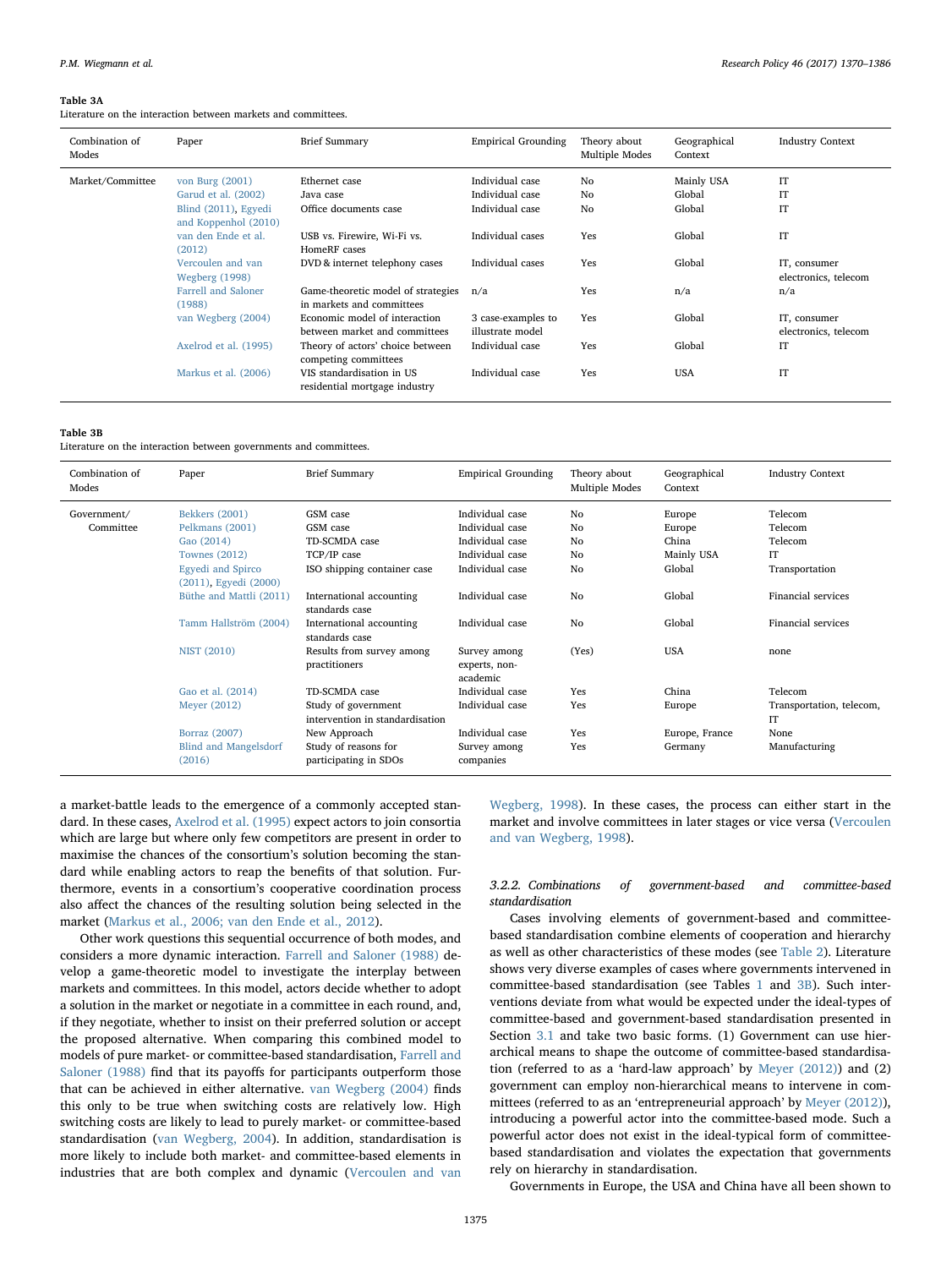<span id="page-6-0"></span>

|  | P.M. Wiegmann et al. |  |  |
|--|----------------------|--|--|
|--|----------------------|--|--|

| Combination of Modes Paper |                                                                                                                                                                                                                                           | Brief Summary                                                                                                                                                                                                                                                                                                                                                                    | Empirical Grounding                                                                                                                                                                 | Modes                         | Theory about Multiple Geographical Context                                                                      | Industry Context                                                                                                                                                                    |
|----------------------------|-------------------------------------------------------------------------------------------------------------------------------------------------------------------------------------------------------------------------------------------|----------------------------------------------------------------------------------------------------------------------------------------------------------------------------------------------------------------------------------------------------------------------------------------------------------------------------------------------------------------------------------|-------------------------------------------------------------------------------------------------------------------------------------------------------------------------------------|-------------------------------|-----------------------------------------------------------------------------------------------------------------|-------------------------------------------------------------------------------------------------------------------------------------------------------------------------------------|
| Government/Market          | Delmas and Montiel (2008)<br>Cabral and Salant (2014)<br>Funk and Methe (2001)<br>W & tzold et al. (2001)<br>Cabral and Kretschmer<br>Puffert (2002, 2000)<br>Gandal et al. (2003)<br>Rosen et al. (1988)<br>Hail et al. (2010)<br>(2007) | Economic model comparing competing standards<br>Economic model of government intervention in<br>Comparing economic results of competing<br>International accounting standards case<br>Global mobile telecom standard battle<br>ADA programming language case<br>standards vs. one standard<br>Railway track gauges case<br>vs. one standard<br>EMAS case<br>EMAS case<br>markets | 5 case-examples to illustrate<br>Individual cases<br>Individual case<br>Individual case<br>Individual case<br>Individual case<br>Individual case<br>Individual case<br>model<br>n/a | Yes<br>Yes<br>Yes<br>Yes<br>ş | Europe<br>Europe<br>Global with focus on USA<br>Europe, USA<br>Mainly USA<br>Mainly USA<br>Global<br>USA<br>n/a | Telecom, aerospace, nuclear power, IT,<br>Environmental management<br>Environmental management<br>Financial services<br>Transportation<br>pest control<br>Telecom<br>Telecom<br>n/a |
|                            |                                                                                                                                                                                                                                           |                                                                                                                                                                                                                                                                                                                                                                                  |                                                                                                                                                                                     |                               |                                                                                                                 |                                                                                                                                                                                     |

Table 3C<br>Literature on the interaction between governments and markets.

Table 3C

Literature on the interaction between governments and markets.

P.M. Wiegmann et al. *Research Policy 46 (2017) 1370–1386*

intervene in committee-based standardisation through hierarchical means [\(Bekkers, 2001; Borraz, 2007; Gao et al., 2014; Meyer, 2012;](#page-14-14) [Pelkmans, 2001\)](#page-14-14). When doing so, governments may support a favoured solution (e.g. in the Chinese TD-SCDMA case ([Gao et al., 2014; Gao,](#page-15-20) [2014\)](#page-15-20)). Such support may even go as far as denying visas to ISO-committee delegates ([Kennedy, 2006\)](#page-15-39). Governments see such interventions in standardisation as a means to promote national industries [\(Gao et al.,](#page-15-20) [2014; Gao, 2014\)](#page-15-20). Alternatively, governments can set broad aims and objectives where they lack the means (e.g. expertise) to reach their goals and leave the technical details to experts in committees. An example of this type of intervention is the European "New Approach" where European SDOs develop standards on request of the European Commission ([Borraz, 2007](#page-14-7)). Meeting these standards gives actors a presumption of conforming to the legislation [\(Borraz, 2007](#page-14-7)). [Blind and](#page-14-21) [Mangelsdorf \(2016\)](#page-14-21) identify this type of labour division as a strong incentive for industry actors to participate in SDOs, because it allows them to in fluence the implementation of the regulation that they need to adhere to. [Meyer \(2012\)](#page-16-14) found such 'hard-law ' interventions with more or less prominent hierarchical elements to have severe drawbacks. In the cases that he studied, the prospect of a committee-based standard being enforced as a mandatory solution mobilised actors who would otherwise not have participated in standard development. This made it more di fficult or even impossible to find a commonly acceptable solution in these committees ([Meyer, 2012\)](#page-16-14).

Instead of this 'hard-law ' approach, [Meyer \(2012\)](#page-16-14) advocates 'entrepreneurial' government interventions in committee-based standardisation. In this second type of intervention, governmental actors can play various roles that facilitate the cooperative coordination process. These activities can aim to actively promote one solution in committees and control their work to some extent [\(Gao et al., 2014](#page-15-20)), but may also be of a more advisory or observing nature [\(NIST, 2010\)](#page-16-30). Speci fically, they include placing standardisation issues on SDOs ' agendas ([Gao](#page-15-20) [et al., 2014; Meyer, 2012\)](#page-15-20); mediating between actors in the process ([Bekkers, 2001; Gao et al., 2014; Meyer, 2012; NIST, 2010; Pelkmans,](#page-14-14) [2001\)](#page-14-14); facilitating the standardisation process, e.g. by providing fi nancial support [\(Gao et al., 2014; NIST, 2010](#page-15-20)); or protecting the results of the process from contestation ([Bekkers, 2001; Meyer, 2012;](#page-14-14) [Pelkmans, 2001\)](#page-14-14). Furthermore, governments can also in fluence the context in which standardisation takes place (sometimes unintentionally), thereby creating conditions that favour certain solutions (see Egyedi, [2000; Townes, 2012](#page-15-21) for examples).

The literature comes to di fferent conclusions regarding the extent to which such interventions facilitate the standardisation process. For example, [Pelkmans](#page-16-29) 's (2001) analysis of GSM 's development places a large emphasis on the European Commission 's role in making the case successful whereas [Bekkers \(2001\)](#page-14-14) sees other factors as more important. [Meyer \(2012\)](#page-16-14) finds that all ways of 'entrepreneurial' government intervention in SDOs contribute to successful standardisation whereas American standardisation professionals are critical about agenda-setting by government, and prefer the topics of SDOs ' work agendas to be determined by private actors ([NIST, 2010\)](#page-16-30). However, [Meyer \(2012\)](#page-16-14) also found that such 'entrepreneurial ' government interventions in standardisation committees can only be successful if they happen early enough in the process, implying that governments need standardisation foresight (see [Goluchowicz and Blind, 2011](#page-15-40)) if they aim to use these means of intervention.

<span id="page-6-1"></span>3.2.3. Combinations of government-based and market-based standardisation

Where the government-based and market-based modes jointly occur, elements of hierarchy and competition and their associated characteristics (see [Table 2\)](#page-3-1) drive the standardisation process. Similar to the interventions in the committee-based mode, the literature documents government intervention in market-based standardisation using hierarchical and non-hierarchical means. By using their hierarchical position to mandate a speci fic solution 's use, governments can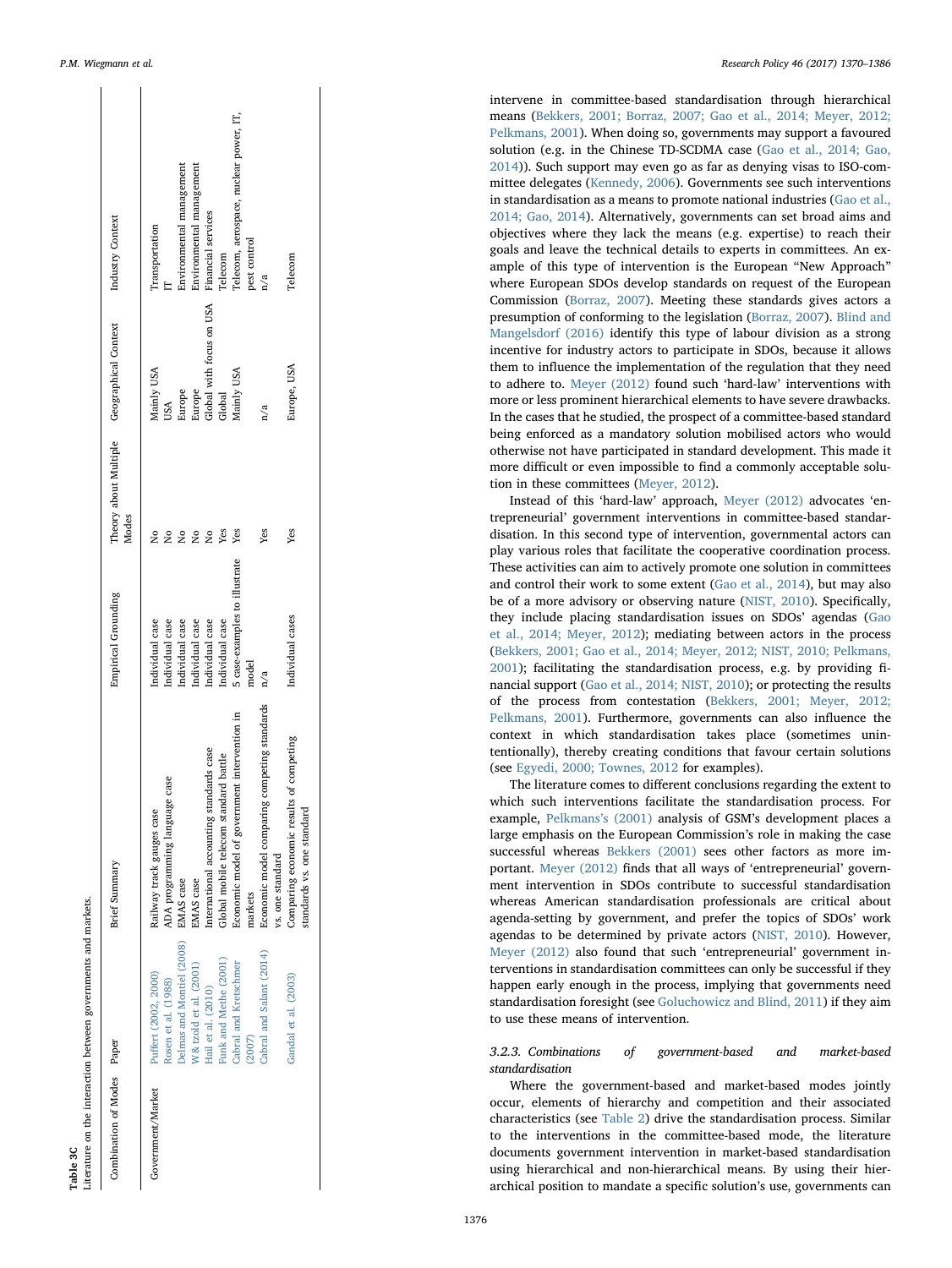cut market battles short or prevent them from occurring altogether ([Cabral and Kretschmer, 2007; Cabral and Salant, 2014; den Uijl, 2015;](#page-15-33) [Gandal et al., 2003; van de Kaa et al., 2011](#page-15-33) – also see Tables [1](#page-2-1) and [3C](#page-6-0) for examples). Whether governments should intervene in this manner is a topic of contention in the literature. Some authors highlight the benefits related to compatibility, innovation and social welfare whereas others claim that government intervention impacts negatively on innovation (see Section [3.1.3](#page-4-1)).

Hierarchical interventions can only be used to end a market battle at the national (or – in the case of Europe – regional) level. At the global level, there usually is no government with a hierarchical position to make binding decisions for others. In global standard battles, governments using their hierarchical positions to mandate solutions for big national markets nevertheless send an important signal to other actors that this solution will have a substantial installed base, thus giving it an edge in the battle ([Funk and Methe, 2001\)](#page-15-18). Additionally, governments can also intervene in national-level market battles using non-hierarchical means. One way of doing so is developing voluntary standards which then compete against others, such as the EMAS environmental management standard ([Delmas and Montiel, 2008; Wätzold et al.,](#page-15-24) [2001\)](#page-15-24). This may be accompanied by granting relief from certain regulatory requirements to parties that implement the standard to encourage its use [\(Wätzold et al., 2001\)](#page-16-31). Another way of intervening in market battles with non-hierarchical means is using public procurement to build a solution's installed base ([Edler and Georghiou, 2007; Rosen](#page-15-43) [et al., 1988\)](#page-15-43). This is likely to be particularly effective in areas such as defence or medical care, where governments purchase goods and services in large quantities, and relies on elements of the market-based mode, giving the government no additional influence beyond that of an important player in the market.

# <span id="page-7-1"></span>3.3. Heterogeneity of standards and multi-mode standardisation

The examples and literature cited so far show that there are many potential relationships, interactions and interdependences in standardisation processes. Furthermore, standards themselves are also very diverse: They can apply to either the company, local, national or transnational levels. In addition, they differ in many other aspects, such as (1) the industry sector(s) for which they are relevant; (2) their economic functions (e.g. compatibility or safety, see [Blind, 2004\)](#page-14-18); (3) whether they address products, services or processes (see [Tassey,](#page-16-32) [2000\)](#page-16-32); (4) whether their scopes cover small technical details or architectures for entire systems; and (5) the uncertainty and complexity of the technology that they relate to (see [Blind et al., 2017; de Vries,](#page-14-20) [1999\)](#page-14-20). Standards are therefore extremely heterogeneous. The stakes involved in their development and the characteristics of the involved actors are likely to depend on the standard's attributes. This implies a vast variety in standardisation processes with very case-specific dynamics and interactions. How exactly these dynamics play out in a process depends on the participating stakeholders, their interests and their strategies to attain these interests.

Nevertheless, the modes of standardisation introduced above form the foundation of these processes. Standardisation processes in all areas have in common that actors would benefit from a common solution but have different preferences. We are not aware of literature that proposes other mechanisms to achieve the required coordination than cooperation, competition and hierarchy. This means that, regardless of a standardisation process's specifics, it will be based on one or multiple modes. Since the trends identified in Section [2.1](#page-1-0), which lead to increasing complexity in standardisation, affect many different settings, we expect multi-mode standardisation to become increasingly common across the heterogeneous domain of standardisation.

Tables [3A](#page-5-0), [3B](#page-5-1) and [3C](#page-6-0) show that there is a lack of work that studies the combination of all three standardisation modes<sup>[7](#page-7-2)</sup> and a relative scarcity of work providing theoretical insights about multi-mode standardisation (15 out of 33 studies). These tables also show two strong biases in this literature towards the IT and telecommunications sectors on the one hand and Europe and the US on the other hand. Literature on multi-mode standardisation therefore still has substantial gaps, because it only covers a small range of standardisation 'cultures'. These two biases deserve closer attention.

[Blind et al. \(2017\)](#page-14-20) find technological uncertainty to be a key element in determining the effectiveness of committee- and governmentbased standardisation. While this finding applies to single-mode standardisation, it highlights the technological context's importance for standardisation in general. A generalisable theory about multi-mode standardisation therefore requires considering different technological contexts and sectors. The predominance of IT and telecommunications in the literature raises the question whether multi-mode standardisation occurs in other sectors and technological contexts to the same degree. Markets play an important role in IT-related fields (see Section [2](#page-1-1)), but this does not explain why these fields also dominate the literature on the combination between governments and committees. We observe that the cases of government-committee interaction documented in the literature occurred in key national industries that are heavily regulated $8$ or have a history of state ownership (e.g. the telecommunications sector – see [Schmidt and Werle, 1998](#page-16-23)). Even if government intervention in standardisation were to only occur in such sectors, this leaves a gap in terms of sectors covered. We would then expect multi-mode standardisation with government involvement to also occur, e.g., in the healthcare, food and financial services sectors. This expectation is in line with existing evidence. [NIST \(2010\)](#page-16-30) mentions examples of government intervention in healthcare and nuclear standardisation. In the European Union, government involvement in standardisation exists in all major areas as documented by the "New Approach" standardisation requests in CEN/CENELEC's 2017 work programme [\(CEN/CENELEC,](#page-14-22) [2017\)](#page-14-22).

Given the importance of the institutional context in government activities but also in shaping markets and committees ([Tate, 2001\)](#page-16-20), we also see that the literature is biased in its geographic coverage. Our discussion in Section [2.1](#page-1-0) shows that multi-mode standardisation exists in various political settings, such as in Europe, the USA and more recently China, but also that substantial differences appear to exist in how such multi-mode standardisation manifests itself in these contexts. Similar differences can be expected in other countries, e.g. Japan, the Republic of Korea or various developing countries.

We expect that the underlying characteristics of multi-mode standardisation apply regardless of the exact type of standard. Nevertheless, how they translate into the specific dynamics of a standardisation process is likely to depend on many factors. The biases in the literature on which we base our insights therefore present a limitation of our further discussion in that regard and present an important opportunity for future research.

#### <span id="page-7-0"></span>4. Achieving coordination in multi-mode standardisation

As outlined in the Section [2,](#page-1-1) achieving coordination between actors who would benefit from using a common solution to a problem, but may have different preferences for this solution, is a key aim of standardisation. While the literature is very clear about how this goal can be reached in single-mode standardisation, our discussion in Section [3.3](#page-7-1) shows that substantial gaps still exist which limit our understanding of

<span id="page-7-2"></span> $7$  This is despite our observation in [Table 1](#page-2-1) that influential standards in various areas

<span id="page-7-3"></span>emerged from such processes.  $^\mathrm{8}$  Although IT is not heavily regulated in general, all IT-related cases with government involvement in our literature overview have a link to the defence sector.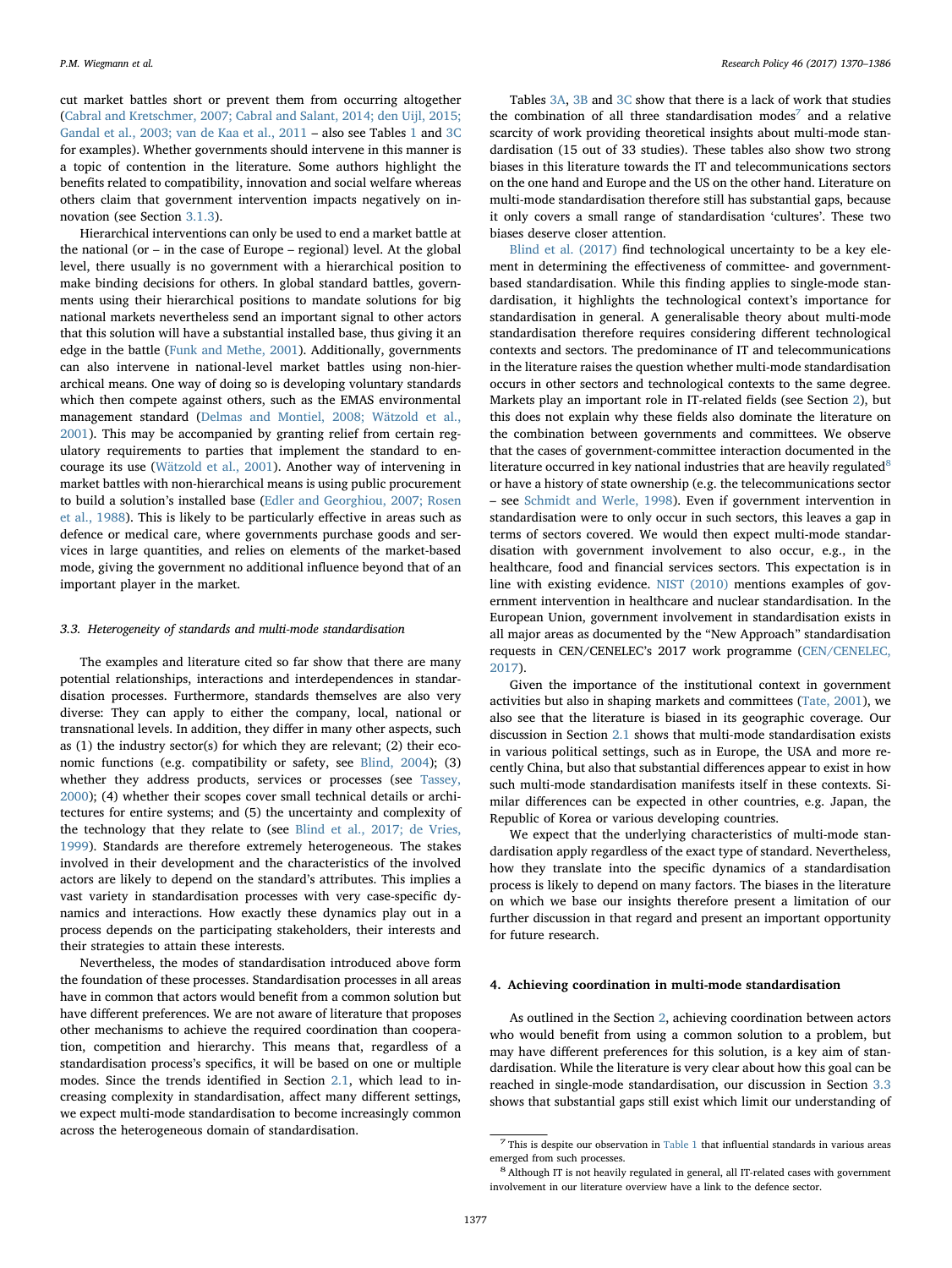#### <span id="page-8-3"></span>Table 4

Activating modes of standardisation.

|                                                                        | Committee-Based Standardisation                                                                                                | Market-Based Standardisation                                                                                                                                                     | Government-Based Standardisation                                                                                                                                                                                                                                                                                                                 |
|------------------------------------------------------------------------|--------------------------------------------------------------------------------------------------------------------------------|----------------------------------------------------------------------------------------------------------------------------------------------------------------------------------|--------------------------------------------------------------------------------------------------------------------------------------------------------------------------------------------------------------------------------------------------------------------------------------------------------------------------------------------------|
| Activator                                                              | Any actor who initiates a<br>standardisation committee.                                                                        | Any actor who releases a solution<br>intended as standard into the market.                                                                                                       | Only governmental actors can activate elements of<br>government-based mode. Private actors can lobby them.                                                                                                                                                                                                                                       |
| Motivations for activation                                             | Increasing the activator's influence on the standardisation process.                                                           |                                                                                                                                                                                  | Following a policy-related rationale for intervening.                                                                                                                                                                                                                                                                                            |
| Conditions for successful<br>activation and contribution<br>to process | Willingness to cooperate and<br>sufficient expertise to contribute in<br>committees.<br>Convincing others to also participate. | Producers need sufficient resources to<br>release solutions into the market.<br>Standard users must be willing to adopt<br>solutions given risk of incurring<br>switching costs. | Governments can become active out of their own volition or<br>if convinced by private actors. Several factors help private<br>actors to convince governments:<br>• Ability to provide relevant information<br>• Membership of larger groups<br>• Salience of cause to government<br>• Signalling credible threats<br>• Having ties to government |

coordination in multi-mode standardisation. Filling these gaps requires further research (see Section [5.1](#page-12-0)), but we can gain initial insights by recombining existing findings and theorising based on cases that so far have only been considered individually. We do so by relying on an inductive logic and base our insights on the evidence that has already been published, without a pre-conceived theoretical lens.

In Section [4.1](#page-8-0), we consider how standardisation 'cultures' emerge and are maintained. Section [4.2](#page-8-1) examines how individual actors can activate specific new modes of standardisation, given this background. Section [4.3](#page-9-0) focuses on timing in multi-mode standardisation, and Section [4.4](#page-9-1) looks at the interactions between modes that drive the outcomes of a standardisation process. Combined, these observations imply that multi-mode standardisation is an ongoing process without a clear end point − an idea that we explore in Section [4.5](#page-11-0).

#### <span id="page-8-0"></span>4.1. Emergence and maintenance of standardisation 'Cultures'

As outlined earlier, approaches towards standardisation differ considerably between industry sectors and also between countries [\(Blind](#page-14-5) [and Gauch, 2008; Büthe and Mattli, 2011;](#page-14-5) [Hawkins, 1999; Tate, 2001](#page-15-44)). This means that in each sector and country common understandings about the 'rules of setting the rules', i.e. about how standards usually emerge and what is seen as a legitimate standard (see [Botzem and](#page-14-10) [Dobusch, 2012](#page-14-10); [Tamm Hallström and Boström, 2010\)](#page-16-22), are likely to exist. An important element of such implicit rules is the roles that cooperation, competition and hierarchy usually play during a standardisation process.

How such implicit rules emerge may be explained by [Fligstein and](#page-15-45) [McAdam](#page-15-45)'s (2012) strategic action field theory. According to this theory, actors establishing new fields attempt to shape the field according to their preferences in dynamic processes. These processes result in a settlement which includes the field's rules of operation. We expect such a process to also take place when standardisation activities first emerge in a country or in an industry sector, i.e. when a new standardisation field emerges.

As [Fligstein and McAdam \(2012\)](#page-15-45) note, such processes are also influenced by the new field's environment. In the standardisation context, at least three factors are likely to be particularly important: (1) At the national level, standardisation often relates to the 'variety of capitalism' in a particular country [\(Tate, 2001\)](#page-16-20). Depending on how business is usually conducted in countries, actors also make different uses of standardisation as a tool [\(Tate, 2001\)](#page-16-20) and require different types of legitimacy to see a standard as an acceptable solution (see [Botzem and](#page-14-10) [Dobusch, 2012; Tamm Hallström and Boström, 2010\)](#page-14-10). This is likely to influence their activities in setting up new standardisation fields. (2) Related to this point, the legal framework and other existing rules (e.g. industry codes of practice) also shape the way in which the modes of standardisation are typically used. For example, the European Union's "New Approach" (see [Borraz, 2007\)](#page-14-7) sets a clear framework for the

relationship between committee- and government-based standardisation in certain areas. New standardisation efforts in areas covered by such legal frameworks are therefore likely to reflect the provisions therein. (3) Following [Blind et al.](#page-14-20)'s (2017) findings about the influence of technological uncertainty on whether government- or committeebased standardisation deliver better results, this is also likely to affect the emergence of a standardisation 'culture'. They argue that high technological uncertainty is also linked to market uncertainty, implying that the market-based mode may gain a more prominent role in standardising technologically uncertain fields. On the other hand, low technological and market uncertainty may facilitate standardisation in committees and the government-based mode.

Once established, these rules are likely to be enforced by powerful actors in the field and/or governments (see [Fligstein and McAdam,](#page-15-45) [2012\)](#page-15-45) but also to some extent by path-dependence – i.e. actors might stick to approaches to standardisation that have worked in the past, even though better alternatives may be available. Deviating from these rules by activating modes of standardisation that are not yet involved in a field is hence relatively difficult. Nevertheless, doing so can be a good strategic move, as it can offer actors additional avenues to influence standardisation. Furthermore, external shocks, such as technological change and resulting mergers of fields (e.g. because of ICT being integrated into many areas), may put a field in crisis (see [Fligstein and](#page-15-45) [McAdam, 2012\)](#page-15-45). Under such circumstances, a new settlement about these 'rules of setting the rules' may be required. This leads to a dynamic process, similar to the one that occurs when the field is initially established, to determine new commonly accepted standardisation practices.

#### <span id="page-8-1"></span>4.2. Activating modes of standardisation

We examine how (easily) modes that are normally not involved in a field can be activated. Doing so may provide actors with new strategic options but is subject to certain constraints. Below, we discuss the activation of elements of committee-, market-based (Section [4.2.1](#page-8-2)), and government-based standardisation (Section [4.2.2](#page-9-2)). We summarise the key elements of this discussion in [Table 4.](#page-8-3)

### <span id="page-8-2"></span>4.2.1. Activating market-based and committee-based standardisation

Market-based and committee-based standardisation are predominantly driven and activated by private actors (see [Table 2](#page-3-1)). [Farrell](#page-15-4) [and Saloner \(1988\)](#page-15-4) assume that each private actor has a choice of joining committees or adopting a solution in the market to signal their commitment. This implies that elements of market-based or committeebased standardisation are activated by the first actor who makes a unilateral decision to seek competition and/or cooperation with others. Indeed, some of the cases cited earlier support this expectation. In the US 2G mobile communication case, Qualcomm initiated a market battle by introducing its solution in the market to compete with the result of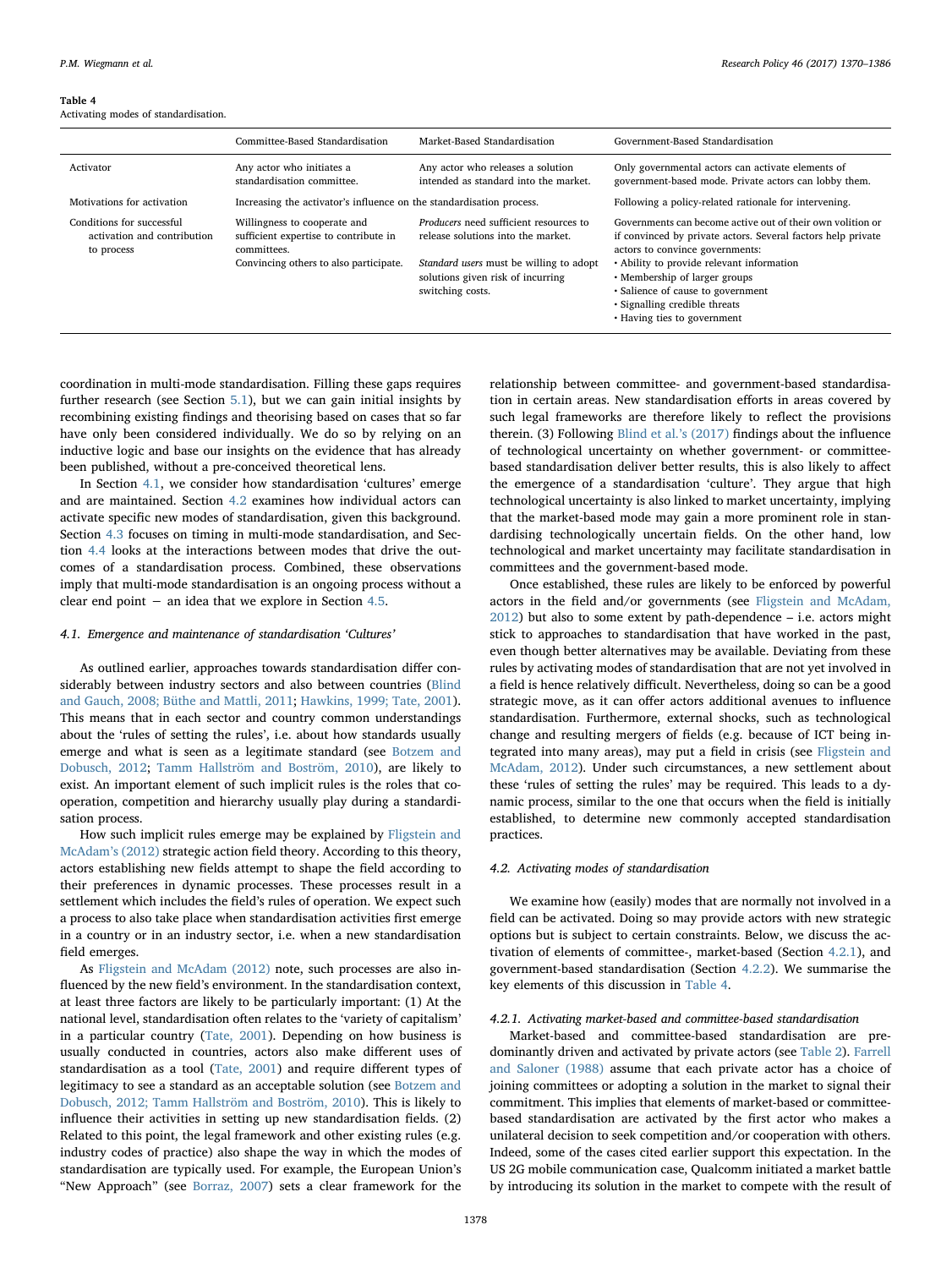committee-based standardisation [\(Funk and Methe, 2001; Pelkmans,](#page-15-18) [2001\)](#page-15-18). In the LAN case, several parties engaged in market-based standardisation before any result had been obtained in committees ([von](#page-16-9) [Burg, 2001\)](#page-16-9). In the Java case, Sun activated the committee-based mode by proposing Java as a solution in ISO standardisation ([Garud et al.,](#page-15-36) [2002\)](#page-15-36).

These observations make it seem relatively easy for any private actor to invoke elements of market- and/or committee-based standardisation. However, this might be more difficult in reality. When actors try to activate elements of a mode that are usually not involved in standardisation in their institutional context, they might encounter strong resistance. For example, when they involve committees in settings where standards are usually determined in markets, they need to mobilise other actors to cooperate. Activating competition in a standardisation process where standards are usually set through cooperation may undermine the (input) legitimacy which [Botzem and Dobusch](#page-14-10) [\(2012\)](#page-14-10) and [Tamm Hallström and Boström \(2010\)](#page-16-22) see as important for standardisation to successfully reach coordination.

Such invocations of a new mode are akin to 'innovative action' in [Fligstein and McAdam](#page-15-45)'s (2012) strategic action field theory which may cause an 'episode of contention' in a settled field. Whether such action achieves its desired outcome depends on many factors, such as its supporters' strength and positions in the field or the opponents' responses ([Fligstein and McAdam, 2012](#page-15-45)). In these contexts, individual actors can only shape the rules if they are sufficiently strong and navigate the field well [\(Fligstein and McAdam, 2012](#page-15-45)). Applying [Fligstein](#page-15-45) [and McAdam](#page-15-45)'s (2012) theory to standardisation therefore suggests that actors can only successfully introduce elements of market-based and/or committee-based standardisation if they are in a strong enough position to do so. Unfortunately, extant literature that we are aware of does not provide sufficient evidence about the exact circumstances when this is likely to be successful. Consequently, this is a topic for future research.

#### <span id="page-9-2"></span>4.2.2. Activating government-based standardisation

Contrary to committee- and market-based standardisation, government-based standardisation is driven by public actors (see [Table 2](#page-3-1)). Only governmental actors can thus invoke elements of governmentbased standardisation themselves. Private actors who want elements of the government-based mode to be involved must therefore first convince the government to intervene. Regardless of whether governments become active out of their own volition or because private actors convince them, the cases documented in literature (see Tables [3B](#page-5-1) and [3C](#page-6-0)) suggest that governments will only do so if they see wider policy implications beyond the standard itself. Examples of such policy goals in past cases include building the European Single market [\(Bekkers,](#page-14-14) [2001; Borraz, 2007; Pelkmans, 2001](#page-14-14)), supporting defence activities (Rosen [et al., 1988](#page-16-7)), ensuring financial markets' stability ([Büthe and](#page-14-6) [Mattli, 2011; Hail et al., 2010; Tamm Hallström, 2004\)](#page-14-6), promoting energy efficiency [\(de Vries and Verhagen, 2016](#page-15-23)), and promoting national industries ([Gao et al., 2014; Gao, 2014\)](#page-15-20).

This implies that private actors must provide a clear policy-related rationale to persuade governments to intervene. Both cases of successful and failed attempts to involve government have been documented, for example by [David \(1992\)](#page-15-14), [David and Bunn \(1988\)](#page-15-46), [Gao et al. \(2014\)](#page-15-20), and [Gao \(2014\).](#page-15-2) Standardisation literature offers no insights into the reasons for these successes or failures, but the findings in other streams of literature may apply in this context. Literature on lobbying and regulatory capture argues that private actors who successfully convince governments of a point of view are those who (1) can provide information that is needed by governmental actors ([Bouwen, 2002; Dal](#page-14-11) [Bó, 2006](#page-14-11)); (2) belong to larger groups arguing for the same cause ([Klüver, 2011; Mahoney, 2007\)](#page-15-34); and/or (3) have a cause which is salient to the government ([Klüver, 2011](#page-15-34)). In addition, also those who signal credible threats, e.g. about legal action against government decisions, may successfully convince governments to act in line with their preferences ([Dal Bó, 2006; Schmidt, 2002\)](#page-15-35). Strategic action field theory

offers an alternative explanation. It argues that important players who dominate a field (referred to as 'incumbents') often have close ties to the government and are able to enlist its support if their dominance is threatened [\(Fligstein and McAdam, 2012](#page-15-45)). A recent example of this is the European Commission's response to car makers' pressure to weaken emission standards following the Volkswagen Diesel scandal ([Neslen,](#page-16-33) [2015\)](#page-16-33). This would also explain how governments choose which specific solutions to support when they intervene out of their own volition. For example, in the GSM case, national governments supported specific solutions that were designed by incumbents in their national telecommunications industries [\(Bekkers, 2001; Pelkmans, 2001\)](#page-14-14). Another example is the competition between accounting standards where support for US GAAP from important American actors influenced the US government's decision not to endorse IFRS standards [\(Hail et al., 2010](#page-15-26)). Of course, the difficulty of invoking government into a standardisation process is also likely to vary based on national standardisation 'cultures' which determine what role governments typically play and how legitimate their activities are perceived.

#### <span id="page-9-0"></span>4.3. Timing in multi-mode standardisation

In addition to the combination of standardisation modes that constitute a standardisation process, the timing in which they occur is another key feature. While government-based standardisation can occur at any time, successful committee- and market-based standardisation are linked to distinct phases in the standardisation process (see [Table 2\)](#page-3-1). This suggests that elements of these modes can only be used at certain times and that there is a clear sequence to be followed. Such a clear sequence can be observed in some multi-mode cases (e.g. Wi-Fi vs. Home RF – see [van den Ende et al., 2012\)](#page-16-11), but this is not always the case.

[Botzem and Dobusch \(2012\)](#page-14-10) see standardisation as a recursive process where each cycle of development and diffusion is followed by another, and events in the previous cycle influence what happens in the next cycle. This idea is supported by the Java standardisation case where a de-facto standard first emerged in the market before committees were involved ([Garud et al., 2002\)](#page-15-36). In addition, elements of the modes may also occur in parallel. The dynamic interactions between elements of these modes discussed in Section [3.2.1](#page-4-6) (see [Farrell and](#page-15-4) [Saloner, 1988; van Wegberg, 2004; Vercoulen and van Wegberg, 1998\)](#page-15-4) rely on the assumption that elements of market-based and committeebased standardisation can occur simultaneously, which has been documented in the Blu-Ray vs. HD-DVD case (see [den Uijl and de Vries,](#page-15-19) [2013\)](#page-15-19). The intensity with which the different modes influence the process may vary at different stages. For example, in the development of international accounting standards, the government-based mode's impact was very pronounced at several key points when governments passed new rules which impacted on standard development in committees (see [Büthe and Mattli, 2011\)](#page-14-6). During other stages in the process, government's role was less pronounced ([Büthe and Mattli, 2011\)](#page-14-6).

This implies that there is a large variety in timing of multi-mode standardisation processes and that elements of the different modes can impact a process in many different sequences. Although varying this sequence from the usual one in a specific institutional setting is likely to lead to similar resistance as introducing entirely new modes (see Section [4.2\)](#page-8-1), this further expands the number of strategic options for actors in the process. We discuss the consequences of varying the sequence of a standardisation process below.

# <span id="page-9-1"></span>4.4. Interactions between modes in multi-mode standardisation processes

As we already found in existing literature, the modes of standardisation interact with each other dynamically. Within these interactions, they can fulfil different functions, such as creating different types of legitimacy (see [Botzem and Dobusch, 2012; Tamm Hallström and](#page-14-10) [Boström, 2010](#page-14-10)), facilitating agreement among actors with different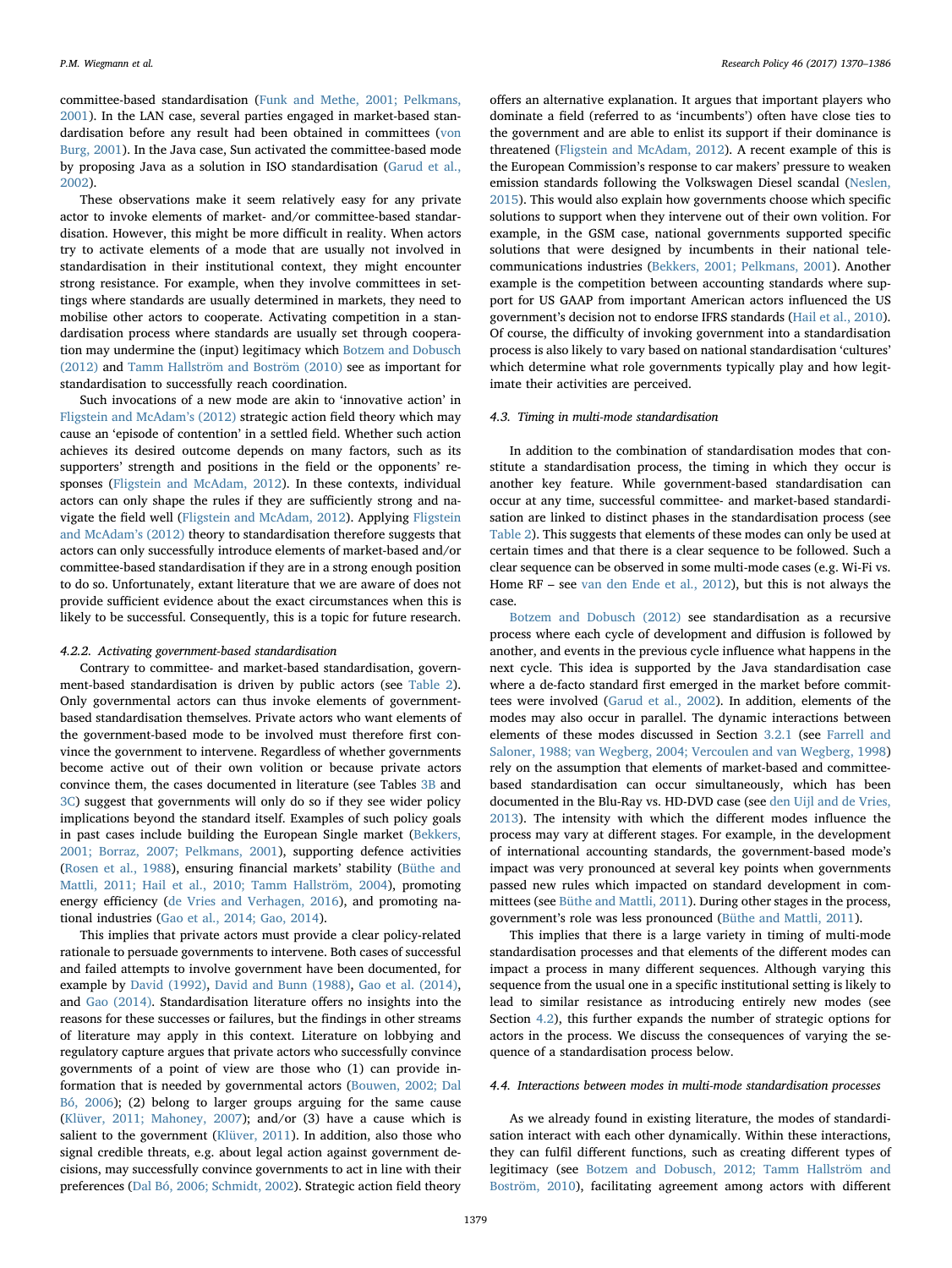#### <span id="page-10-1"></span>Table 5

Interactions between modes.

|                                  | Impact on                           | In early stages of process                                                                                                                                                                               | In late stages of process                                                                                                                                                                                                              |
|----------------------------------|-------------------------------------|----------------------------------------------------------------------------------------------------------------------------------------------------------------------------------------------------------|----------------------------------------------------------------------------------------------------------------------------------------------------------------------------------------------------------------------------------------|
| Committee-Based Standardisation  | Market-Based Standardisation        |                                                                                                                                                                                                          |                                                                                                                                                                                                                                        |
|                                  |                                     | • Providing guidance to standard users before large-scale implementation<br>• Facilitating agreement between producers, thus avoiding market-battles<br>• Providing the basis for government procurement |                                                                                                                                                                                                                                        |
|                                  |                                     |                                                                                                                                                                                                          | • Providing post-hoc input legitimacy for standards chosen in<br>market<br>• Building support for challenging established standards<br>• Keeping standard specifications up-to-date and providing<br>platform for standard maintenance |
|                                  | Government-Based<br>Standardisation |                                                                                                                                                                                                          |                                                                                                                                                                                                                                        |
|                                  |                                     | • Providing technical specifications to be referenced in legislation                                                                                                                                     | • Providing actors with an avenue for regulatory capture                                                                                                                                                                               |
| Market-Based Standardisation     | Committee-Based<br>Standardisation  | • Signalling commitment to<br>committees                                                                                                                                                                 |                                                                                                                                                                                                                                        |
|                                  |                                     | • Building installed bases for solutions                                                                                                                                                                 | • Challenging standards chosen in committees                                                                                                                                                                                           |
|                                  | Government-Based<br>Standardisation | • Signalling commitment to<br>governments                                                                                                                                                                |                                                                                                                                                                                                                                        |
| Government-Based Standardisation | Committee-Based                     | In national standardisation:                                                                                                                                                                             |                                                                                                                                                                                                                                        |
|                                  | Standardisation                     | • Resolving wars of attrition<br>• Creating conditions in favour of proposed solutions<br>In international standardisation                                                                               | • Raising actors' stakes in committees if committee-based standard could become mandatory                                                                                                                                              |
|                                  | Market-Based Standardisation        | • Jointly developing international governmental standards<br>In national standardisation:                                                                                                                |                                                                                                                                                                                                                                        |
|                                  |                                     | • Resolving wars of attrition<br>• Creating conditions in favour of proposed solutions<br>In international standardisation:                                                                              |                                                                                                                                                                                                                                        |
|                                  |                                     | • Building installed bases in national markets                                                                                                                                                           |                                                                                                                                                                                                                                        |

interests, building an installed base for a solution, or providing a process for ensuring regular updates of the standard.

In this section, we recombine observations from the literature to generate tentative new insights into these interactions that go beyond what has been theorised so far. To do so, we consider ways in which elements of each mode can impact parallel and/or subsequent developments in other modes. We first consider the interactions between the committee- and market-based modes (Section [4.4.1](#page-10-0)). Section [4.4.2](#page-11-1) discusses the potential impact of the government-based mode in multimode standardisation. Section [4.4.3](#page-11-2) examines three-way interactions that are likely to occur in cases involving all three modes. [Table 5](#page-10-1) summarises the key points of this section.

# <span id="page-10-0"></span>4.4.1. Interactions between committees and markets

When there is no government involvement, standards emerge in one or both of the other modes. We focus on situations involving both committees and markets. In such cases, committees and markets are strongly mutually dependent.

Actors in markets may look for guidance from committees regarding the eventual solution to be chosen as a standard. Although standards developed in committees are voluntary (e.g. [de Vries, 1999; Mattli and](#page-15-28) [Büthe, 2003\)](#page-15-28), markets often follow committees' choices of standards because these decisions signal support by many important players, resulting in a bandwagon effect (e.g. [Delcamp and Leiponen, 2014\)](#page-15-47) and legitimising solutions ([Botzem and Dobusch, 2012; Garud et al., 2002;](#page-14-10) [Tamm Hallström and Boström, 2010](#page-14-10)). Absence of such clear signals from committees can lead to very fragmented markets as [Meyer \(2012,](#page-16-14)

[pp. 134](#page-16-14)–165) observed in the case of container sizes for European intermodal transportation. Failure to reach a decision on a standard in committees may therefore also contribute to several solutions continuing to exist in parallel in the market. This is a factor contributing to no de-facto standard emerging, adding to the ones identified by [Techatassanasoontorn and Suo \(2011\)](#page-16-34) and [de Vries et al. \(2011\).](#page-15-31)

The voluntary nature of committee-based standards also means that markets can be used to challenge a standard chosen in a committee if an actor is dissatisfied with it. Once a committee has agreed on a standard, its actual use and implementation is up to the choices of actors in the market. Because coordination is only reached if actors use a common solution, the diffusion in the market confirms or overrules the decision made in a committee. The cases of USB vs. FireWire [\(van den Ende](#page-16-11) [et al., 2012](#page-16-11)) and 2G mobile telecommunications ([Funk and Methe,](#page-15-18) [2001; Gandal et al., 2003; Pelkmans, 2001\)](#page-15-18) show that standards developed by SDOs can still become one solution competing with others in a market battle. Support from an SDO may then be a key factor in such a market battle but is neither necessary nor sufficient for emerging as the common solution.

Since acceptance in the market is eventually decisive for a standard to reach its goal of coordination, actors in committees can be heavily influenced by parallel or earlier developments in the market. A solution's installed base sends strong signals of commitment ([Blind, 2011;](#page-14-12) [Egyedi and Koppenhol, 2010; Farrell and Saloner, 1988; Garud et al.,](#page-14-12) [2002\)](#page-14-12). Committees may also be involved after a de-facto standard has been chosen in the market to make it acceptable to users who require high degrees of input legitimacy (e.g. Microsoft in the office document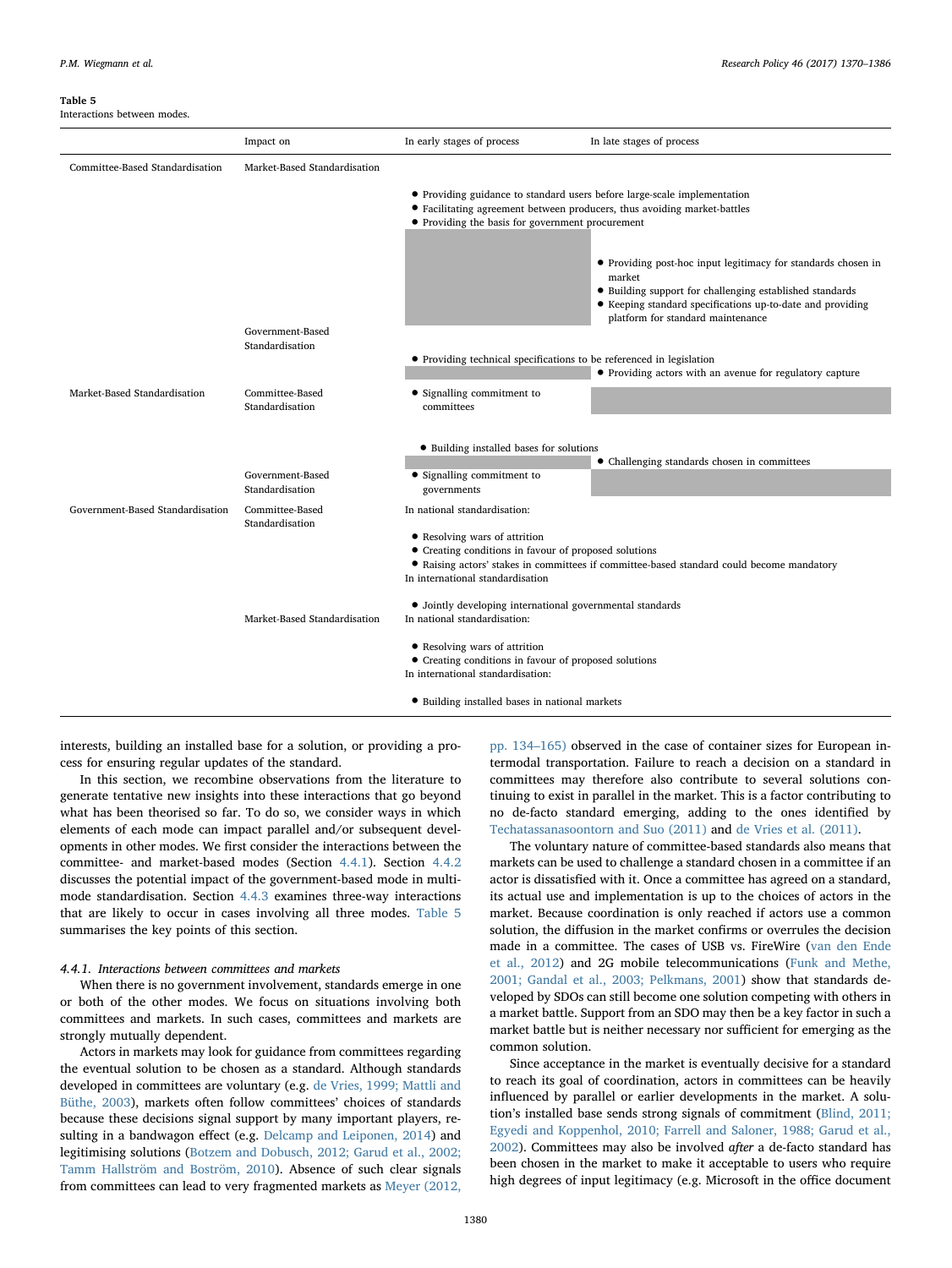format case ([Blind, 2011; Egyedi and Koppenhol, 2010\)](#page-14-12) and Sun in the Java case [\(Garud et al., 2002](#page-15-36))). Furthermore, it is also conceivable that an actor uses the committee-based mode to build broad support for a new solution that challenges one which previously emerged as the defacto standard.

#### <span id="page-11-1"></span>4.4.2. Interactions involving governments

Governments' hierarchical position enables them to decide standardisation processes and resolve wars of attrition if they have legislative power over the entire geographic area for which the standard is developed. This means that governments choosing and enforcing a solution is decisive, even if this choice is not aligned with other actors' preferences. This solution will then remain in place unless the government reverses its decision (possibly due to of lobbying).

Not only do governments impact on developments in markets or committees, the reverse direction of influence has also been observed. In several cases, such as GSM [\(Bekkers, 2001; Pelkmans, 2001](#page-14-14)), TD-SCDMA [\(Gao et al., 2014; Gao, 2014\)](#page-15-20), and the competition between accounting standards [\(Hail et al., 2010\)](#page-15-26), specific government interventions were reactions to events in the committee- and/or marketbased modes. In addition to such ad-hoc influences, the literature also documents two institutionalised ways in which committees' decisions have implications for the outcomes of governments' involvement: (1) the European "New Approach" [\(Borraz, 2007\)](#page-14-7) and (2) governments' preference to refer to committee-based standards in their procurement ([Edler and Georghiou, 2007; Rosen et al., 1988](#page-15-43)). Such fixed avenues of influencing government policy through committee-based standardisation suggest that multi-mode standardisation opens up avenues for regulatory capture (see e.g. Dal Bó, 2006; Laff[ont and Tirole, 1991](#page-15-35)). This is because participating in committees gives more direct influence on the outcome of a standardisation process than lobbying governments, especially in more mature markets [\(Blind et al., 2017](#page-14-20)). [Blind](#page-14-20) [et al. \(2017\)](#page-14-20) find that committee-based standardisation is more prone to providing a basis for regulatory capture when technological uncertainty is low. This suggests that this effect also relates to timing. Standardisation processes often coincide with a technology's development and thus also with decreasing technological uncertainty. Using committee-based standardisation as a tool to influence government policy may therefore be most effective in a standardisation process's later stages.

The observations made so far in this section apply to the national level of standardisation. At the transnational level, actors with hierarchical positions similar to those of governments rarely exist (the European Commission being a notable exception). In cases where governments want to contribute to transnational standardisation, they can make use of the cooperative or competitive coordination mechanisms. Governments can jointly develop standards in international organisations, such as the FAO (Food and Agriculture Organization of the United Nations, which develops the Codex Alimentarius food safety standards), and may then commit themselves to using their hierarchical position to enforce the resulting standard at the national level [\(Büthe](#page-14-6) [and Mattli, 2011, 2010](#page-14-6)). Alternatively, their interventions in national markets (through hierarchy or purchasing power – see [Edler and](#page-15-43) [Georghiou, 2007; Funk and Methe, 2001; Rosen et al., 1988](#page-15-43)) either directly build a solution's installed base, or signal that a large installed base of a solution can be expected to develop in a country. [Funk and](#page-15-18) [Methe \(2001\)](#page-15-18) find that this may significantly impact transnational standardisation because other governments or actors in committees or in other countries' markets may choose a solution which has such an (expected) installed base.

#### <span id="page-11-2"></span>4.4.3. Interactions between all three modes of standardisation

In addition to these direct interactions between pairs of standardisation modes, activities within one mode of standardisation may also have a 'moderating' effect on the dynamics between the other two modes. For example, actions by the government can have a direct effect on committee- and/or market-based standardisation but may also change the interactions between these two modes. This would further add to the potential dynamics that occur in multi-mode standardisation. Extant literature provides two examples of such 'moderating effects'. (1) [Meyer \(2012\)](#page-16-14) argues that the European Commission's early intervention into the 2G and 3G mobile telecommunication standardisation prevented interactions between committee- and market-based standardisation that were observed in the parallel US standardisation process. However, other types of government intervention can also raise actors' stakes in standardisation and make standardisation processes more contested ([Meyer, 2012\)](#page-16-14). This could potentially lead actors to engage in committees and markets simultaneously to improve the chances of their solution emerging as the standard. (2) Governments often rely on standards which emerge from committees in their procurement (e.g. [Edler and Georghiou, 2007; Rosen et al., 1988\)](#page-15-43). In cases where governments intervene in market battles through procurement, doing so means that the results of committee-based standardisation also influence the interactions between markets and governments.

In addition to a mode influencing the relationship between the remaining two modes, the dynamics of this relationship may also impact what happens within that mode (i.e. the causality may exist in both directions). Like the interactions between pairs of modes, these relationships are likely to be reciprocal and potentially highly dynamic. For example, actors who anticipate that governments will intervene in market battles may engage in relevant committees to ensure that the resulting standards reflect their preferences (see [Blind and Mangelsdorf,](#page-14-21) [2016\)](#page-14-21). Another example would be government intervening in a standardisation process in response to interactions between the committeeand market-based modes which lead to an unsatisfactory result of the standardisation process, as observed in the case of e-mobility charging plugs in Europe (see [Bakker et al., 2015\)](#page-14-16).

Although these examples on their own cannot be generalised, they point towards an additional potentially important feature of multimode standardisation that has so far not been documented in the literature. It is likely that the dynamics in multi-mode standardisation also include indirect effects, where the activities in one mode affect the dynamics that unfold between the other two modes and vice versa.

#### <span id="page-11-0"></span>4.5. Multi-mode standardisation as an ongoing process

The ways in which the modes can impact on each other discussed so far provide actors with a large number of strategic options. Which options they apply and what impact they have on a standardisation process depends on their individual strategies. This raises the question, how to reach a balance among these interactions and which elements will eventually be decisive for the results.

We can already identify two factors that influence the relative importance of the modes in a process: (1) The standardisation 'culture' in a country and/or sector is likely to impact on each mode's importance (see Section [4.1\)](#page-8-0). (2) Actors' available resources and knowledge. Effectively participating in market-based standardisation as a producer requires substantial investments, e.g. in production capacities or marketing (e.g. [den Uijl, 2015; van de Kaa et al., 2011](#page-15-12); see also [von Burg, 2001,](#page-16-9) pp. 78–99). It also requires standard implementers and users who are willing to invest in building up installed bases and to bear the switching costs in case they made the 'wrong bet' (e.g. Bellefl[amme, 2002\)](#page-14-2). Participating in committee-based standardisation also requires investments, e.g. costs for experts who can represent an actor, but they are usually much lower compared to those needed for participating in market-based standardisation. The resources and knowledge needed for effectively influencing the government-based mode are likely to lie in between the other two.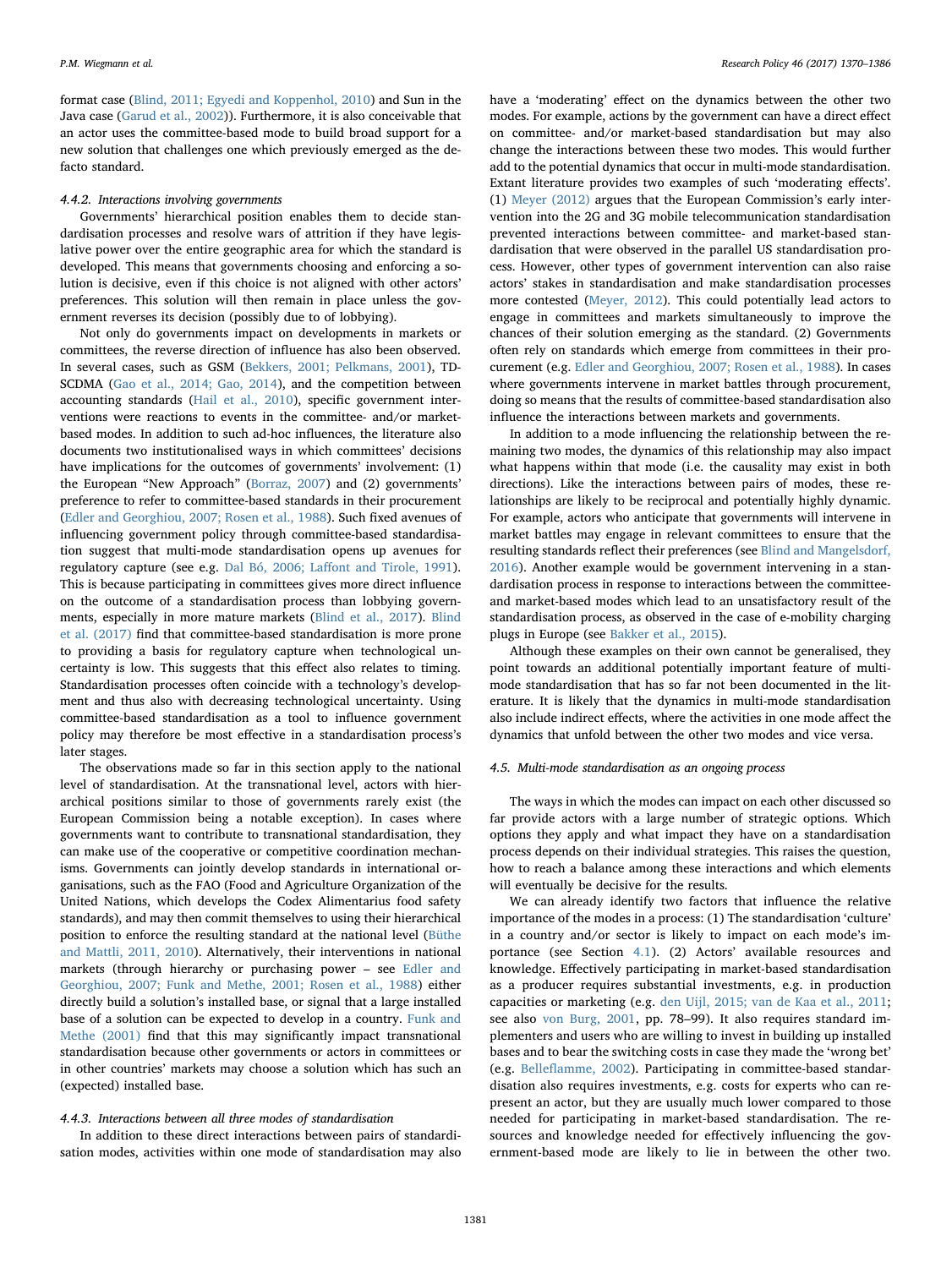Lobbying government does not require large investments in production facilities but the logic of influence on the result is less straightforward than in committees and the outcomes are more uncertain. Government- and especially market-based standardisation are therefore likely to become relatively more important in a multi-mode standardisation process if actors are willing and able to spend the necessary resources and use them effectively.

Neither of these two factors is likely to be static. In the medium- to long-term, the standardisation 'culture' in a field can change if it is challenged by sufficiently strong actors, or if it needs to adapt to outside shocks. In the short-term, available resources and knowledge can also fluctuate, e.g. because actors acquire them or because actors join or leave the standardisation process. This suggests that the relative weights of the modes can change throughout the process, as was observed in the development of international accounting standards (see [Büthe and Mattli, 2011\)](#page-14-6).

Such changes and the options to challenge coordination outcomes identified above also imply that multi-mode standardisation is potentially indefinitely ongoing, rather than a definite process as assumed in the ideal-typical views. Where extant literature already considers standardisation as an ongoing process, it mainly focuses on efforts in committees to extend or maintain standards ([Botzem and Dobusch,](#page-14-10) [2012; Egyedi and Blind, 2008; Jain, 2012\)](#page-14-10) or on work in committees to replace existing standards when technological change makes them obsolete ([Egyedi and Blind, 2008](#page-15-48)).

Instead of being the end point to a process, an established standard is a situation with a short-term equilibrium between the involved actors, i.e. where, for the time being, no actor attempts to challenge the status quo. An established standard therefore resembles a settled strategic action field (see [Fligstein and McAdam, 2012](#page-15-45)). Such a settlement can be challenged at any time. The interactions between standardisation modes discussed above and the potentially shifting weights of the modes in a standardisation process mean that actors can launch new activities in one or multiple modes that then may affect on other modes and the overall standardisation process.

To sum up, standardisation is therefore not only an ongoing process because standards need to be updated regularly, as already acknowledged in extant literature, but also because actors may disagree with an established standard and challenge it. The objective of coordination is thus only reached if no actor challenges the standard successfully. The success of such activities is likely to depend on a range of factors, such as the standardisation 'culture' in the field, the environment in which the standardisation process takes place, the challenging actor's resources and knowledge, and other actors' willingness to defend the standard.

# 5. Conclusions and agenda for further research

Standardisation is vital for driving forward the major current trends related to smart systems and platforms. Due to these systems' complexity and variety of involved stakeholders, we expect multi-mode standardisation to become increasingly prevalent. This means that a better understanding of the phenomenon is needed. Although such multi-mode standardisation processes can be expected to have casespecific dynamics, these dynamics are likely to result from combinations of certain underlying features related to the ideal-typical modes of standardisation. Our work provides the basis for further research into these features by adding three major contributions to the literature. (1) We crystallise the three modes underlying standardisation processes and their defining characteristics (coordination mechanisms, timing of coordination, main actors driving the process, avenues of influence, inclusiveness in standard development). (2) We provide an overview of the available literature on the interactions between these modes and identify its gaps. (3) We recombine the evidence from this literature to generate tentative insights, beyond what has been documented in literature so far, into the interactions and dynamics that are likely to occur in multi-mode standardisation.

These interactions and dynamics are summarised in Fig.  $2.^9$  $2.^9$  In addition to the direct interactions between modes that are already evident from existing literature, we also expect developments in each mode to have a reciprocal impact on the dynamics between the other two modes. Because each mode of standardisation offers an 'avenue' for actors to contribute to a standardisation process, these actors' actions drive the dynamics in multi-mode standardisation. Actors can activate new modes at various points in the process (although this is subject to limitations related to the field's standardisation 'culture' and relies on their ability to wield sufficient influence over the field). Once a mode has been activated, every actor can decide whether to engage in this mode and how to use the opportunities for manoeuvring that it offers. These complex dynamics occur against the backdrop of the field's standardisation 'culture' and institutional context. This backdrop has an important impact on the degree to which actors can rely on certain modes of standardisation, whether their activities within the modes are perceived as legitimate and how the developments within the modes affect each other. A further element of this backdrop is the technological context (which relates both to the technology's complexity and the degree of uncertainty of its development) in which the standard is developed. Compared to the standardisation 'culture' and the institutional context, extant literature offers a weaker base for theorising about the technological context's impact on multi-mode standardisation processes, making this a first area for further research.

These findings establish the elements that are likely to be key for multi-mode standardisation processes, and provide a good basis for further research into this important phenomenon. All the elements included in [Fig. 2](#page-13-0) require further enquiry, as outlined in the agenda for research in Section [5.1.](#page-12-0) Furthermore, our findings already lead to some recommendations for practitioners, see Section [5.2.](#page-14-1)

# <span id="page-12-0"></span>5.1. Implications for theory and agenda for further research

Multi-mode standardisation is likely to shape the dynamics of standardisation and major technological and social developments in the future. Theory about standardisation needs to reflect this better. We propose that additional research should approach multi-mode standardisation from three perspectives: (1) dynamics of multi-mode standardisation processes and how they contribute to coordination; (2) strategies for individual actors; and (3) the role of governments and other facilitating actors like SDOs. Generating an understanding based on these three perspectives will also provide a foundation for evaluating the impact of multi-mode standardisation on business and society, which represents a fourth area of research.

The first suggested area for research could look in more detail into the processes leading to the emergence of new standards. As outlined in Section [4.3](#page-9-0), multi-mode standardisation processes are highly dynamic but current literature does not provide sufficient evidence about the interactions in these processes. Using a theoretical angle from sociology, such as [Fligstein and McAdam](#page-15-45)'s (2012) strategic action fields, may help to get a better grasp of these processes. Topics that need to be considered in this context include the specific roles that actors can play (e.g. in terms of designing and selecting solutions), the exact mechanisms behind the interactions between modes of standardisation, and the conditions under which multi-mode standardisation leads to one or multiple competing standards.

The second area for research could investigate how multi-mode standardisation affects individual actors and their strategies and how they drive collective action. This research should aim to understand how individual actors navigate around these processes to reach their goals. Engaging in multiple modes gives actors a large number of potential ways to influence the standardisation outcome but may also involve

<span id="page-12-1"></span><sup>9</sup> Blue lines signify elements that have already been acknowledged in previous literature. Orange lines represent new elements that arise from our discussion.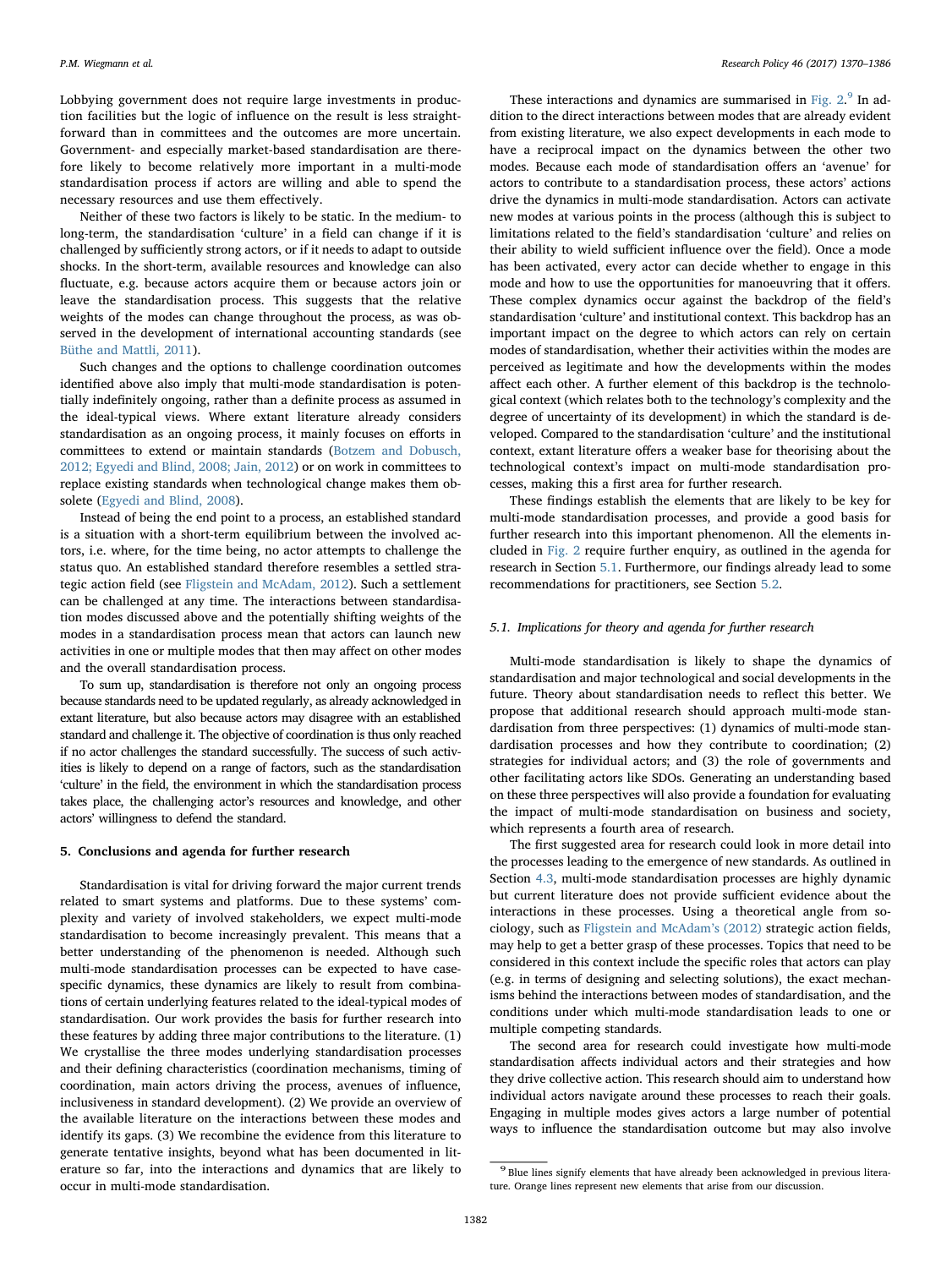Fig. 2. Interactions in multi-mode standardisation.

<span id="page-13-0"></span>

substantial costs and hurdles. Nevertheless, it remains unclear under which conditions the benefits of using these possibilities outweigh the costs. Such research could focus on success factors in multi-mode standardisation (building on the literature that investigates them in a singlemode context). Other potentially useful theoretical angles for this topic include again strategic action fields (see [Fligstein and McAdam, 2012\)](#page-15-45), focusing on the activities of individual actors within a field instead of the entire field's development; or the resource-based, knowledge-based and relational views ([Dyer and Singh, 1998; Grant, 1996; Lavie, 2006;](#page-15-49) [Wernerfelt, 1984\)](#page-15-49). It would be particularly interesting to explore which resources, knowledge, and relationships organisations require to participate successfully in multi-mode standardisation.

A third promising avenue of research could focus on the role of governments and other facilitating actors. As Ho and O'Sullivan (2017) note, the increasing complexity in standardisation requires actors who can support standardisation processes. Diverse roles of governments have been documented (see Sections [3.2](#page-4-0) and [4](#page-7-0)) but a systematic overview is lacking. As a first step, a more complete review of national strategies towards standardisation is needed. Such research could build on Tate'[s \(2001\)](#page-16-20) work. The resulting typology could serve as input for investigations into the effects of government intervention in multimode standardisation. Topics could include what government activities best support standardisation processes, whether the outcomes contribute to promoting national industries, and whether government involvement in multi-mode standardisation can promote a country's position in international competition. Such research could also consider non-economic effects, such as how interventions impact large societal and technological innovations. In addition to looking at the roles of government in this process, this research could also take into account other actors, such as SDOs, industry associations or powerful individual actors (in line with [Lessig, 2000; Lessig, 1999](#page-16-26) idea that 'code is law'), and their contributions to managing and steering multi-mode standardisation processes.

Another relevant area of study is the role of different modes of standardisation in regulatory relief. Existing literature identifies

standardisation as a way for business to reduce the burden of regulation (e.g. [Schmidt, 2002; Wätzold et al., 2001\)](#page-16-27) but does not consider the option of multi-mode standardisation in this context. It would be interesting to investigate how the three modes influence each other in setting rules that might replace or complement regulation. In such situations, the various interactions between government-based standardisation and the other modes (see [Fig. 2\)](#page-13-0) may provide ample opportunities for private actors to increase the chances that government policy reflects their special interests. Theories on regulatory capture (see e.g. Dal Bó, 2006; Laff[ont and Tirole, 1991\)](#page-15-35) could therefore provide a particularly relevant theoretical background for studies related to these topics.

As mentioned above, developing theory on multi-mode standardisation in this manner would provide a basis for better understanding the effect of standardisation on large social and technological changes. Although the literature already acknowledges the need for standardisation to make these large scale innovations happen, the findings from the research we outline above might be integrated into theoretical approaches, such as [Geels, 2004; Geels, 20020](#page-15-50)02) socio-technical transitions. This could help to find out how different configurations of standardisation processes (e.g. in terms of the involved modes, the sequence in which they get involved, or their contributions' relative importance for the process) can support or hinder major change, e.g. by affecting legitimacy, speed or technological development. In line with [Blind](#page-14-20) et al.'[s \(2017\)](#page-14-20) finding that the effectiveness of individual modes depends on the technological context, such research needs to study multimode standardisation in various technological and institutional settings. The effectiveness with which specific configurations of modes can support or hinder such change is very likely to depend on the context in which a standardisation process takes place. An analysis of the welfare implications is also needed. While many academic and non-academic studies (e.g. [Blind, 2004; Blind and Jungmittag, 2008; Swann, 2010\)](#page-14-18) have already assessed this for single mode standardisation, it remains unknown whether the developments discussed in this paper make a difference in this regard.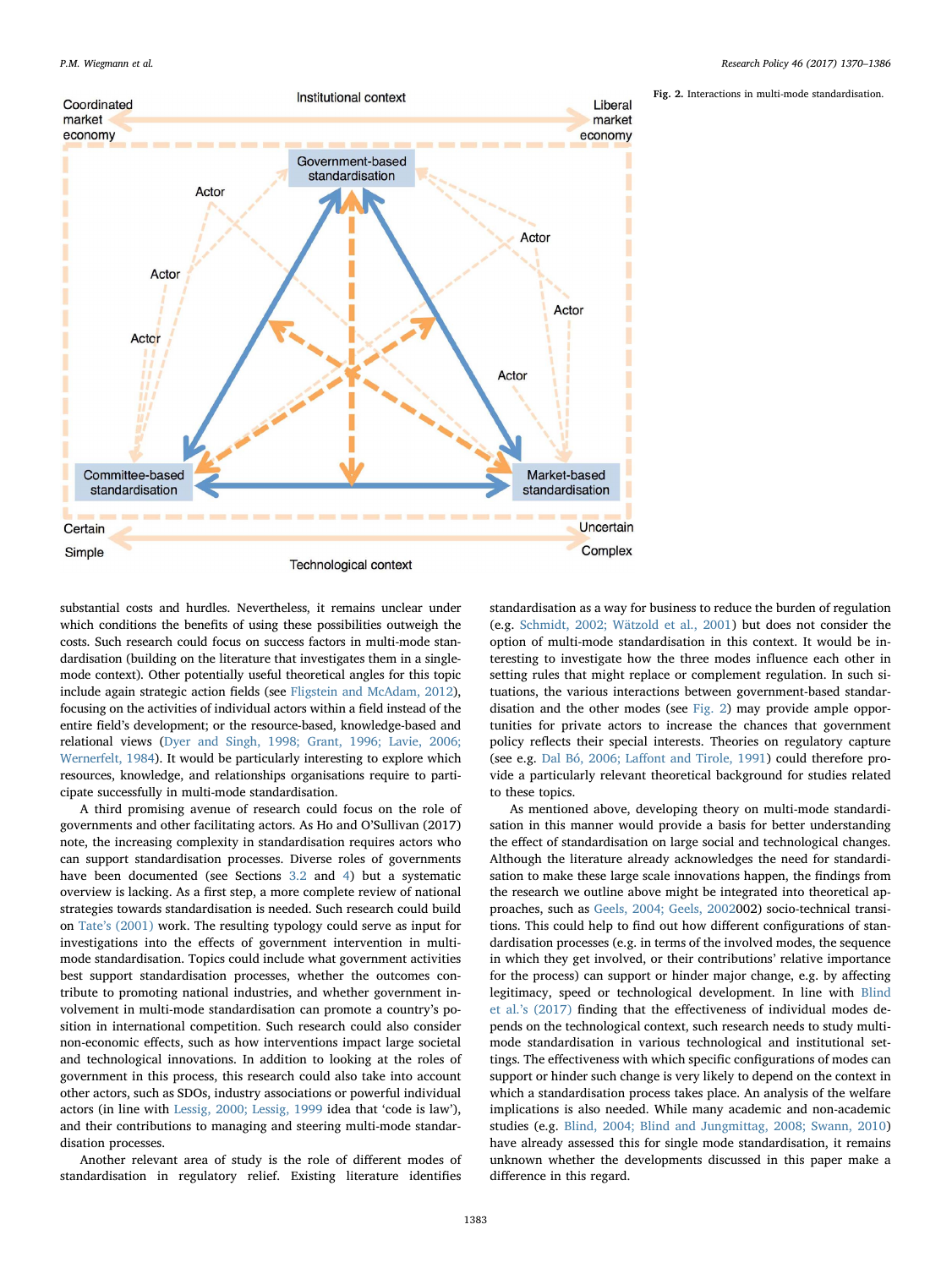#### <span id="page-14-1"></span>5.2. Implications for practice

In addition to the implications for theory building, our results are also relevant for practice. Anyone who has a stake in the ongoing large social and technological changes is likely to be affected by the outcome of standardisation processes which we expect to be or become multimodal in many cases. Industrial actors, trade associations, NGOs and research organisations should therefore all be aware of how standards emerge.<sup>[10](#page-14-23)</sup> If they decide to participate in the process, they should consider the large variety of options that multi-mode standardisation offers for their strategies. Activating more than one standardisation mode (e.g. by lobbying governments to intervene) requires sufficient knowledge and resources. On the other hand, the discussion in Section [4](#page-7-0) shows that actors who do so gain a large variety of options to influence standardisation, some of which only arise at certain stages of the process. To apply these options as part of a coherent strategy, actors should be aware of the dynamics that are likely to result from this. Even if stakeholders decide against activating certain modes, they need to be prepared for their competitors' actions. They should consider carefully whether to follow into new modes, and avoid being blindsided by influences resulting from modes in which they are not active.

SDOs need to shape their procedures in such a way that they are responsive to influences from other modes and attractive for stakeholders who have the choice between engaging in committee-based standardisation and other modes. They also need to be prepared for intensified competition within the committee-based mode, e.g. because SDOs from other fields (e.g. ICT) are becoming potentially suitable forums for standard development, or because of the emergence of new actors like open-source communities. Strategies to remain relevant in this context could include managing standardisation projects in such a way that standards are not only developed and approved but their implementation is stimulated and supported as well. Moreover, SDOs could emphasise their strengths, such as being able to facilitate cooperation and agreement among diverse groups of stakeholders, and could focus their contributions where these strengths are most important. For example, SDOs could promote committee work to define overarching frameworks and architectures for new large systems which support activities in the market to establish standards for the individual elements within them. Where solutions that meet SDOs' requirements for a standard have already emerged in the market, it may be sensible to absorb them into a formal standard to avoid duplicating efforts, as observed in Section [4](#page-7-0). Similar implications are likely to apply to other organisations which pursue committee-based standardisation activities, such as communities of practice or open source communities, and which also need to attract contributors and ensure that their solutions are widely implemented.

Governmental policymakers can use our findings in using standardisation to support policy and/or when they consider intervening in standardisation, especially where there are strong opposed interests and considerable societal implications. Standards that are used to support policy (e.g. under the "New Approach") mostly come from formal SDOs in the committee-based mode. The importance of market-based standardisation in some areas suggests that governments may also benefit from incorporating them into their policy, instead of fostering the development of new committee-based standards in addition to pre-existing de-facto standards. Especially in contexts of complex systems, where standards do not stand alone but need to be aligned, this may prevent fragmentation. When governments intervene in ongoing standardisation projects, non-hierarchical intervention is preferable (see [Meyer, 2012](#page-16-14)), but this requires timely identification of the problem. Hierarchical intervention may therefore be needed as a last resort when markets and committees are likely to lead to unsatisfactory results.

#### Acknowledgements

We would like to thank the editor, Martin Kenney, and four anonymous reviewers for their insightful comments and their patience throughout the revision process. In our opinion, we were able to improve the paper substantially, thanks to their ideas. We also thank Ursula Lohr-Wiegmann for her support and our colleagues at the Department of Technology and Operations Management at Rotterdam School of Management, Erasmus University for their advice on how to take this paper through the review process. Errors and omissions remain the responsibility of the authors. This research did not receive any specific grant from funding agencies in the public, commercial, or notfor-profit sectors.

# References

- <span id="page-14-15"></span>[Abbate, J., 2001. Government, business, and the making of the internet. Bus. Hist. Rev.](http://refhub.elsevier.com/S0048-7333(17)30100-2/sbref0005) [75, 147](http://refhub.elsevier.com/S0048-7333(17)30100-2/sbref0005)–176.
- <span id="page-14-13"></span>[Axelrod, R., Mitchell, W., Thomas, R.E., Bennett, D.S., Bruderer, E., 1995. Coalition](http://refhub.elsevier.com/S0048-7333(17)30100-2/sbref0010) [formation in standard-setting alliances. Manage. Sci. 41, 1493](http://refhub.elsevier.com/S0048-7333(17)30100-2/sbref0010)–1508.
- <span id="page-14-0"></span>[Büthe, T., Mattli, W., 2010. International standards and standard-setting bodies. In: Coen,](http://refhub.elsevier.com/S0048-7333(17)30100-2/sbref0015) [D., Grant, W., Wilson, G. \(Eds.\), The Oxford Handbook of Business and Government.](http://refhub.elsevier.com/S0048-7333(17)30100-2/sbref0015) [Oxford University Press, Oxford, pp. 440](http://refhub.elsevier.com/S0048-7333(17)30100-2/sbref0015)–471.
- <span id="page-14-6"></span>[Büthe, T., Mattli, W., 2011. The New Global Rulers. Princeton University Press,](http://refhub.elsevier.com/S0048-7333(17)30100-2/sbref0020) [Princeton, NJ](http://refhub.elsevier.com/S0048-7333(17)30100-2/sbref0020).
- <span id="page-14-4"></span>BMWi, 2016. WIPANO [WWW Document]. URL [http://www.bmwi.de/DE/Themen/](http://www.bmwi.de/DE/Themen/Technologie/Rahmenbedingungen/patente,did=774168.html) [Technologie/Rahmenbedingungen/patente,did=774168.html](http://www.bmwi.de/DE/Themen/Technologie/Rahmenbedingungen/patente,did=774168.html) (Accessed 29 July 2016).
- <span id="page-14-16"></span>Bakker, S., Leguijt, P., van Lente, H., 2015. Niche accumulation and standardization—the case of electric vehicle recharging plugs. J. Clean. Prod. 94, 155–164. [http://dx.doi.](http://dx.doi.org/10.1016/j.jclepro.2015.01.069) [org/10.1016/j.jclepro.2015.01.069](http://dx.doi.org/10.1016/j.jclepro.2015.01.069).
- <span id="page-14-14"></span>[Bekkers, R., 2001. Mobile Telecommunications Standards: UMTS, GSM, TETRA, and](http://refhub.elsevier.com/S0048-7333(17)30100-2/sbref0035) [ERMES. Artech House, Boston, MA](http://refhub.elsevier.com/S0048-7333(17)30100-2/sbref0035).
- <span id="page-14-2"></span>Belleflamme, P., 2002. Coordination on formal vs. de facto standards: a dynamic approach. Eur. J. Polit. Econ. 18, 153–176. [http://dx.doi.org/10.1016/S0176-2680\(01\)](http://dx.doi.org/10.1016/S0176-2680(01)00073-8) [00073-8](http://dx.doi.org/10.1016/S0176-2680(01)00073-8).
- Besen, S.M., Farrell, J., 1994. Choosing how to compete: strategies and tactics in standardization. J. Econ. Perspect. 8, 117–131. [http://dx.doi.org/10.1257/jep.8.2.117.](http://dx.doi.org/10.1257/jep.8.2.117)
- <span id="page-14-5"></span>Blind, K., Gauch, S., 2008. Trends in ICT standards: the relationship between European standardisation bodies and standards consortia. Telecomm. Policy 32, 503–513. [http://dx.doi.org/10.1016/j.telpol.2008.05.004.](http://dx.doi.org/10.1016/j.telpol.2008.05.004)
- Blind, K., Jungmittag, A., 2008. The impact of patents and standards on macroeconomic growth: a panel approach covering four countries and 12 sectors. J. Product. Anal. 29, 51–60. <http://dx.doi.org/10.1007/s11123-007-0060-8>.
- <span id="page-14-21"></span>Blind, K., Mangelsdorf, A., 2016. Motives to standardize: empirical evidence from Germany. Technovation 48–49, 13–24. [http://dx.doi.org/10.1016/j.technovation.](http://dx.doi.org/10.1016/j.technovation.2016.01.001) [2016.01.001](http://dx.doi.org/10.1016/j.technovation.2016.01.001).
- <span id="page-14-20"></span>Blind, K., Petersen, S.S., Riillo, C.A.F., 2017. The impact of standards and regulation on innovation in uncertain markets. Res. Policy 46, 249–264. [http://dx.doi.org/10.](http://dx.doi.org/10.1016/j.respol.2016.11.003) [1016/j.respol.2016.11.003](http://dx.doi.org/10.1016/j.respol.2016.11.003).
- Blind, K., 2002. Driving forces for standardization at standardization development organizations. Appl. Econ. 34, 1985–1998. [http://dx.doi.org/10.1080/](http://dx.doi.org/10.1080/0003684011011115) [0003684011011115.](http://dx.doi.org/10.1080/0003684011011115)
- <span id="page-14-18"></span>[Blind, K., 2004. The Economics of Standards](http://refhub.elsevier.com/S0048-7333(17)30100-2/sbref0075) – Theory, Evidence, Policy. Edward Elgar, [Cheltenham](http://refhub.elsevier.com/S0048-7333(17)30100-2/sbref0075).
- <span id="page-14-17"></span>Blind, K., 2006. Explanatory factors for participation in formal standardisation processes: empirical evidence at firm level. Econ. Innov. New Technol. 15, 157–170. [http://dx.](http://dx.doi.org/10.1080/10438590500143970) [doi.org/10.1080/10438590500143970](http://dx.doi.org/10.1080/10438590500143970).
- <span id="page-14-12"></span>Blind, K., 2011. An economic analysis of standards competition: the example of the ISO ODF and OOXML standards. Telecomm. Policy 35, 373–381. [http://dx.doi.org/10.](http://dx.doi.org/10.1016/j.telpol.2011.02.007) [1016/j.telpol.2011.02.007](http://dx.doi.org/10.1016/j.telpol.2011.02.007).
- <span id="page-14-7"></span>Borraz, O., 2007. Governing standards: the rise of standardization processes in France and in the EU. Governance 20, 57–84. [http://dx.doi.org/10.1111/j.1468-0491.2007.](http://dx.doi.org/10.1111/j.1468-0491.2007.00344.x) [00344.x.](http://dx.doi.org/10.1111/j.1468-0491.2007.00344.x)
- <span id="page-14-3"></span>Boström, M., Tamm Hallström, K., 2010. NGO power in global social and environmental standard-setting. Glob. Environ. Polit. 10, 36–59. [http://dx.doi.org/10.1162/GLEP\\_a\\_](http://dx.doi.org/10.1162/GLEP_a_00030) [00030.](http://dx.doi.org/10.1162/GLEP_a_00030)
- <span id="page-14-10"></span>Botzem, S., Dobusch, L., 2012. Standardization cycles: a process perspective on the formation and diffusion of transnational standards. Organ. Stud. 33, 737–762. [http://dx.](http://dx.doi.org/10.1177/0170840612443626) [doi.org/10.1177/0170840612443626.](http://dx.doi.org/10.1177/0170840612443626)
- <span id="page-14-11"></span>Bouwen, P., 2002. Corporate lobbying in the European Union: the logic of access. J. Eur. Public Policy 9, 365–390. [http://dx.doi.org/10.1080/13501760210138796.](http://dx.doi.org/10.1080/13501760210138796)
- <span id="page-14-19"></span>Brunsson, N., Rasche, A., Seidl, D., 2012. The dynamics of standardization: three perspectives on standards in organization studies. Organ. Stud. 33, 613–632. [http://dx.](http://dx.doi.org/10.1177/0170840612450120) [doi.org/10.1177/0170840612450120.](http://dx.doi.org/10.1177/0170840612450120)

<span id="page-14-8"></span>CNIS, 2016. China Releases Five-Year Plan for National Standardization System [WWW

<span id="page-14-23"></span> $^{\rm 10}$  For researchers, having knowledge of standardisation processes may also be beneficial when applying for funding in programmes that support standardisation as a means of disseminating research results.

<span id="page-14-9"></span>CBI, DTI, BSI, n.d. National Standardization Strategic Framework [WWW Document]. URL [http://www.strategicstandards.com/](http://www.strategicstandards.com/files/UK.pdf)files/UK.pdf (Accessed 28 July 2016).

<span id="page-14-22"></span>CEN/CENELEC, 2017. Work Programme 2017 [WWW Document]. URL [http://www.](http://www.cencenelec.eu/News/Publications/Publications/cen-cenelec-wp2017_en.pdf) [cencenelec.eu/News/Publications/Publications/cen-cenelec-wp2017\\_en.pdf](http://www.cencenelec.eu/News/Publications/Publications/cen-cenelec-wp2017_en.pdf) (Accessed 17 January 2017).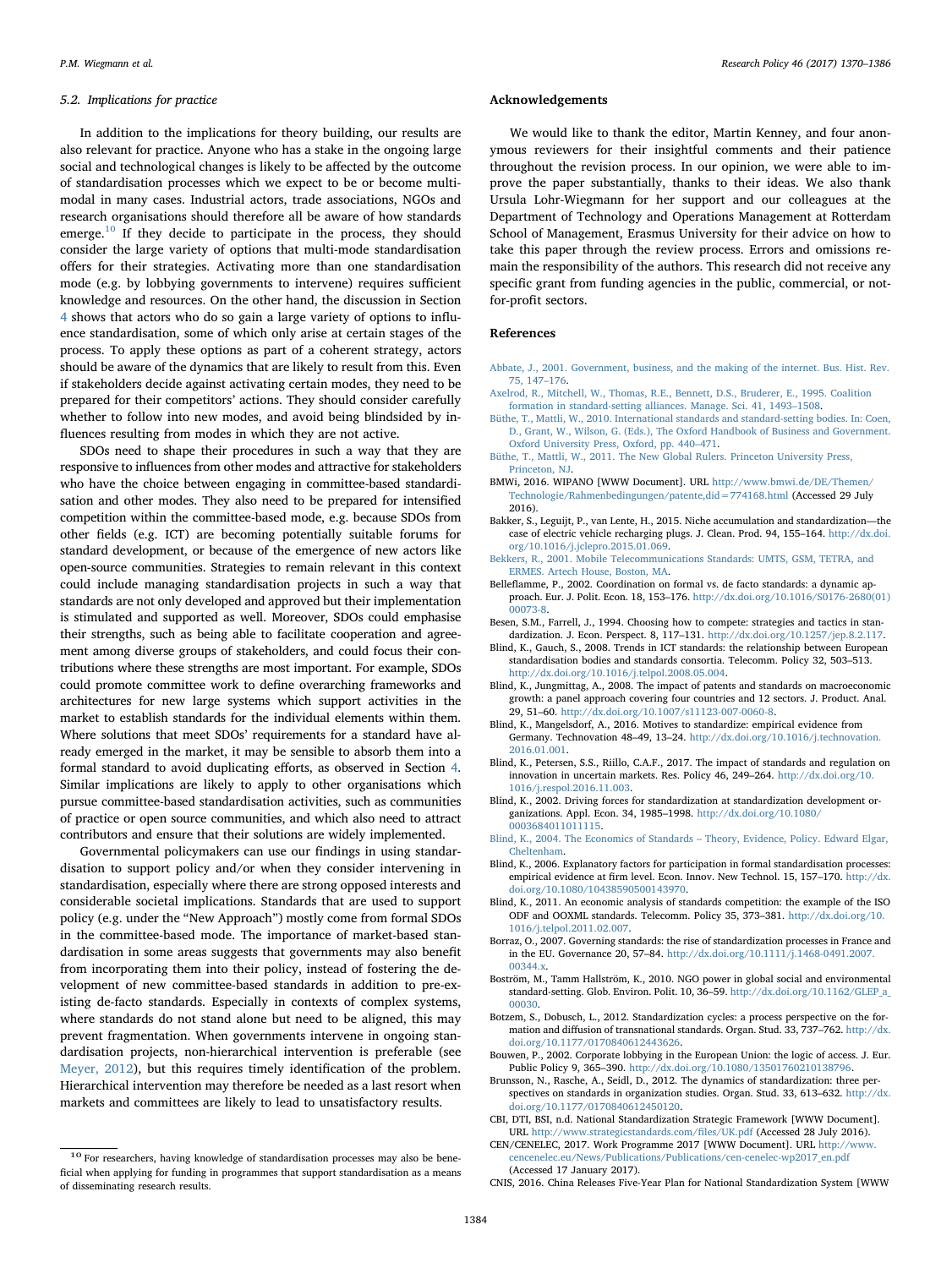Document]. URL [http://en.cnis.gov.cn/xwdt/bzhdt/201601/t20160127\\_21286.](http://en.cnis.gov.cn/xwdt/bzhdt/201601/t20160127_21286.shtml) [shtml](http://en.cnis.gov.cn/xwdt/bzhdt/201601/t20160127_21286.shtml) (Accessed 28 July 2016).

<span id="page-15-33"></span>[Cabral, L.M.B., Kretschmer, T., 2007. Standards battles and public policy. In: Greenstein,](http://refhub.elsevier.com/S0048-7333(17)30100-2/sbref0130) [S., Stango, V. \(Eds.\), Standards and Public Policy. Cambridge University Press,](http://refhub.elsevier.com/S0048-7333(17)30100-2/sbref0130) [Cambridge, pp. 329](http://refhub.elsevier.com/S0048-7333(17)30100-2/sbref0130)–344.

<span id="page-15-41"></span>Cabral, L.M.B., Salant, D., 2014. Evolving technologies and standards regulation. Int. J. Ind. Organ. 36, 48–56. <http://dx.doi.org/10.1016/j.ijindorg.2013.07.006>.

Chiao, B., Lerner, J., Tirole, J., 2007. The rules of standard-setting organizations: an empirical analysis. RAND J. Econ. 38, 905–930. [http://dx.doi.org/10.1111/j.0741-](http://dx.doi.org/10.1111/j.0741-6261.2007.00118.x) [6261.2007.00118.x.](http://dx.doi.org/10.1111/j.0741-6261.2007.00118.x)

<span id="page-15-8"></span>[Choi, D., 2016. The 4th National Standards Plan 2016](http://refhub.elsevier.com/S0048-7333(17)30100-2/sbref0145)–2020.

- <span id="page-15-6"></span>[Chuang, L.H., 2016. Chinese standardization system: past history, current status, future](http://refhub.elsevier.com/S0048-7333(17)30100-2/sbref0150) [challenges. In: Jakobs, K., Mione, A., Cutting-Decelle, A.-F., Mignon, S. \(Eds.\), EURAS](http://refhub.elsevier.com/S0048-7333(17)30100-2/sbref0150) Proceedings 2016 – [Co-Opetition and Open Innovation. Wissenschaftsverlag Mainz,](http://refhub.elsevier.com/S0048-7333(17)30100-2/sbref0150) [Aachen, pp. 105](http://refhub.elsevier.com/S0048-7333(17)30100-2/sbref0150)–121.
- <span id="page-15-15"></span>[Cusumano, M.A., Mylonadis, Y., Rosenbloom, R.S., 1992. Strategic maneuvering and](http://refhub.elsevier.com/S0048-7333(17)30100-2/sbref0155) [mass-market dynamics: the triumph of VHS over beta. Bus. Hist. Rev. 66, 51](http://refhub.elsevier.com/S0048-7333(17)30100-2/sbref0155)–94.
- <span id="page-15-35"></span>Dal Bó, E., 2006. Regulatory capture: a review. Oxford Rev. Econ. Policy 22, 203–225. [http://dx.doi.org/10.1093/oxrep/grj013.](http://dx.doi.org/10.1093/oxrep/grj013)
- <span id="page-15-46"></span>David, P.A., Bunn, J.A., 1988. The economics of gateway technologies and network evolution: lessons from electricity supply history. Inf. Econ. Policy 3, 165–202. [http://dx.doi.org/10.1016/0167-6245\(88\)90024-8.](http://dx.doi.org/10.1016/0167-6245(88)90024-8)
- <span id="page-15-11"></span>[David, P.A., Greenstein, S.M., 1990. The economics of compatibility standards:An in](http://refhub.elsevier.com/S0048-7333(17)30100-2/sbref0170)[troduction to recent research. Econ. Innov. New Technol. 1, 3](http://refhub.elsevier.com/S0048-7333(17)30100-2/sbref0170)–41.
- <span id="page-15-14"></span>David, P.A., 1992. Heroes, herds and hysteresis in technological history: Thomas Edison and the battle of the systems reconsidered. Ind. Corp. Chang. 1, 129–180. [http://dx.](http://dx.doi.org/10.1093/icc/1.1.129) [doi.org/10.1093/icc/1.1.129.](http://dx.doi.org/10.1093/icc/1.1.129)
- <span id="page-15-47"></span>Delcamp, H., Leiponen, A.E., 2014. Innovating standards through informal consortia: the case of wireless telecommunications. Int. J. Ind. Organ. 36, 36–47. [http://dx.doi.org/](http://dx.doi.org/10.1016/j.ijindorg.2013.07.004) [10.1016/j.ijindorg.2013.07.004.](http://dx.doi.org/10.1016/j.ijindorg.2013.07.004)
- <span id="page-15-24"></span>Delmas, M., Montiel, I., 2008. The diffusion of voluntary international management standards: responsible care, ISO 9000, and ISO 14001 in the chemical industry. Policy Stud. J. 36, 65–93. [http://dx.doi.org/10.1111/j.1541-0072.2007.00254.x.](http://dx.doi.org/10.1111/j.1541-0072.2007.00254.x)
- <span id="page-15-9"></span>Deutsche Bundesregierung, 2009. Normungspolitisches Konzept der Bundesregierung [WWW Document]. URL [https://www.bmwi.de/BMWi/Redaktion/PDF/M-O/](https://www.bmwi.de/BMWi/Redaktion/PDF/M-O/normungspolitisches-konzept-der-bundesregierung,property=pdf,bereich=bmwi2012,sprache=de,rwb=true.pdf) [normungspolitisches-konzept-der-bundesregierung,property=pdf,bereich=](https://www.bmwi.de/BMWi/Redaktion/PDF/M-O/normungspolitisches-konzept-der-bundesregierung,property=pdf,bereich=bmwi2012,sprache=de,rwb=true.pdf) [bmwi2012,sprache=de,rwb=true.pdf](https://www.bmwi.de/BMWi/Redaktion/PDF/M-O/normungspolitisches-konzept-der-bundesregierung,property=pdf,bereich=bmwi2012,sprache=de,rwb=true.pdf) (Accessed 28 July 2016).
- [de Vries, H.J., Hendrikse, G.W.J., 2001. The dutch banking chipcard game. Int. Stud.](http://refhub.elsevier.com/S0048-7333(17)30100-2/sbref0195) [Manag. Organ. 31, 106](http://refhub.elsevier.com/S0048-7333(17)30100-2/sbref0195)–125.
- <span id="page-15-23"></span>de Vries, H.J., Verhagen, W.P., 2016. Impact of changes in regulatory performance standards on innovation: a case of energy performance standards for newly-built houses. Technovation 48–49, 56–68. [http://dx.doi.org/10.1016/j.technovation.](http://dx.doi.org/10.1016/j.technovation.2016.01.008) [2016.01.008](http://dx.doi.org/10.1016/j.technovation.2016.01.008).
- <span id="page-15-17"></span>[de Vries, H., de Vries, H.J., Oshri, I., 2008. Standards Battles in Open Source Software](http://refhub.elsevier.com/S0048-7333(17)30100-2/sbref0205) – [The Case of Firefox. Palgrave Macmillan, Basingstoke](http://refhub.elsevier.com/S0048-7333(17)30100-2/sbref0205).
- <span id="page-15-29"></span>de [Vries, H.J., Blind, K., Mangelsdorf, A., Verheul, H., van der Zwan, J., 2009. SME Access](http://refhub.elsevier.com/S0048-7333(17)30100-2/sbref0210) to European Standardization – [Enabling small and medium-sized enterprises to](http://refhub.elsevier.com/S0048-7333(17)30100-2/sbref0210) achieve greater benefi[t from standards and from involvement in standardization.](http://refhub.elsevier.com/S0048-7333(17)30100-2/sbref0210) [CEN/CENELEC, Brussels.](http://refhub.elsevier.com/S0048-7333(17)30100-2/sbref0210)
- <span id="page-15-31"></span>de Vries, H.J., de Ruijter, J.P.M., Argam, N., 2011. Dominant design or multiple designs: the flash memory card case. Technol. Anal. Strateg. Manag. 23, 249–262. [http://dx.](http://dx.doi.org/10.1080/09537325.2011.550393) [doi.org/10.1080/09537325.2011.550393](http://dx.doi.org/10.1080/09537325.2011.550393).
- <span id="page-15-28"></span>de Vries, H.J., 1999. Standardization – [A Business Approach to the Role of National](http://refhub.elsevier.com/S0048-7333(17)30100-2/sbref0220) [Standardization Organizations. Kluwer Academic Publishers, Boston, Dordrecht,](http://refhub.elsevier.com/S0048-7333(17)30100-2/sbref0220) [London.](http://refhub.elsevier.com/S0048-7333(17)30100-2/sbref0220)
- [de Vries, H.J., 2006. Competing e-purse systems: a standards battle. J. Cases Inf. Technol.](http://refhub.elsevier.com/S0048-7333(17)30100-2/sbref0225) [8, 1](http://refhub.elsevier.com/S0048-7333(17)30100-2/sbref0225)–15.
- <span id="page-15-27"></span>[de Vries, H.J., 2010. Fundamentals of standards and standardization. In: Hesser, W. \(Ed.\),](http://refhub.elsevier.com/S0048-7333(17)30100-2/sbref0230) [Standardisation in Companies and Markets. Helmut Schmidt University, Hamburg,](http://refhub.elsevier.com/S0048-7333(17)30100-2/sbref0230) [pp. 1](http://refhub.elsevier.com/S0048-7333(17)30100-2/sbref0230)–44.
- <span id="page-15-19"></span>den Uijl, S., de Vries, H.J., 2013. Pushing technological progress by strategic manoevring: the triumph of Blu-ray over HD-DVD. Bus. Hist. 55, 1361-1384. [http://dx.doi.org/](http://dx.doi.org/10.1080/00076791.2013.771332) [10.1080/00076791.2013.771332](http://dx.doi.org/10.1080/00076791.2013.771332).
- <span id="page-15-12"></span>[den Uijl, S., 2015. The Emergence of De-Facto Standards. Erasmus Research Institute of](http://refhub.elsevier.com/S0048-7333(17)30100-2/sbref0240) [Management \(ERIM\), Rotterdam](http://refhub.elsevier.com/S0048-7333(17)30100-2/sbref0240).
- <span id="page-15-49"></span>Dyer, J.H., Singh, H., 1998. The relational view: cooperative strategy and sources of interorganizational competitive advantage. Acad. Manag. Rev. 23, 660–679. [http://dx.](http://dx.doi.org/10.5465/AMR.1998.1255632) [doi.org/10.5465/AMR.1998.1255632](http://dx.doi.org/10.5465/AMR.1998.1255632).
- <span id="page-15-43"></span>Edler, J., Georghiou, L., 2007. Public procurement and innovation – resurrecting the demand side. Res. Policy 36, 949–963. [http://dx.doi.org/10.1016/j.respol.2007.03.](http://dx.doi.org/10.1016/j.respol.2007.03.003) [003](http://dx.doi.org/10.1016/j.respol.2007.03.003).
- <span id="page-15-48"></span>[Egyedi, T.M., Blind, K., 2008. General introduction. In: Egyedi, T.M., Blind, K. \(Eds.\), The](http://refhub.elsevier.com/S0048-7333(17)30100-2/sbref0255) [Dynamics of Standards. Edward Elgar, Cheltenham, pp. 1](http://refhub.elsevier.com/S0048-7333(17)30100-2/sbref0255)–14.
- <span id="page-15-37"></span>Egyedi, T.M., Koppenhol, A., 2010. The standards war between ODF and OOXML: does competition between overlapping ISO standards lead to innovation? Int. J. IT Stand. Stand. Res. 8, 49–62. [http://dx.doi.org/10.4018/jitsr.2010120704.](http://dx.doi.org/10.4018/jitsr.2010120704)
- <span id="page-15-38"></span>Egyedi, T.M., Spirco, J., 2011. Standards in transitions: catalyzing infrastructure change. Futures 43, 947–960. <http://dx.doi.org/10.1016/j.futures.2011.06.004>.
- <span id="page-15-21"></span>[Egyedi, T.M., 2000. The standardised container: gateway technologies in cargo transport.](http://refhub.elsevier.com/S0048-7333(17)30100-2/sbref0270) [In: In: Holler, M.J., Niskanen, E. \(Eds.\), EURAS Yearbook of Standardization, vol. 3.](http://refhub.elsevier.com/S0048-7333(17)30100-2/sbref0270) [Accedo Verlagsgesellschaft, Munich, pp. 231](http://refhub.elsevier.com/S0048-7333(17)30100-2/sbref0270)–262.

[Egyedi, T.M., 2003. Consortium problem rede](http://refhub.elsevier.com/S0048-7333(17)30100-2/sbref0275)fined: negotiating democracy in the actor [network on standardization. Int. J. IT Stand. Stand. Res. 1, 22](http://refhub.elsevier.com/S0048-7333(17)30100-2/sbref0275)–38.

<span id="page-15-5"></span>European Commission, 2011a. Communication from the Commission to the European Parliament, the Council, the European Economic and Social Committee and the Committee of the Regions: Horizon 2020 – The Framework Programme for Research and Innovation [WWW Document]. URL [http://ec.europa.eu/research/horizon2020/](http://ec.europa.eu/research/horizon2020/pdf/proposals/communication_from_the_commission_-_horizon_2020_-_the_framework_programme_for_research_and_innovation.pdf) pdf/proposals/communication\_from\_the\_commission\_-\_horizon\_2020\_-\_the [framework\\_programme\\_for\\_research\\_and\\_innovation.pdf](http://ec.europa.eu/research/horizon2020/pdf/proposals/communication_from_the_commission_-_horizon_2020_-_the_framework_programme_for_research_and_innovation.pdf) (Accessed 29 July 2016).

European Commission, 2011b. Proposal for a Regulation of the European Parliament and of the Council establishing Horizon 2020 – The Framework Programme for Research and Innovation (2014–2020) [WWW Document]. URL [https://ec.europa.eu/](https://ec.europa.eu/research/horizon2020/pdf/proposals/proposal_for_a_regulation_of_the_european_parliament_and_of_the_council_establishing_horizon_2020_-_the_framework_programme_for_research_and_innovation_(2014-2020).pdf) [research/horizon2020/pdf/proposals/proposal\\_for\\_a\\_regulation\\_of\\_the\\_european\\_](https://ec.europa.eu/research/horizon2020/pdf/proposals/proposal_for_a_regulation_of_the_european_parliament_and_of_the_council_establishing_horizon_2020_-_the_framework_programme_for_research_and_innovation_(2014-2020).pdf) parliament\_and\_of\_the\_council\_establishing\_horizon\_2020\_-\_the\_framework [programme\\_for\\_research\\_and\\_innovation\\_\(2014-2020\).pdf](https://ec.europa.eu/research/horizon2020/pdf/proposals/proposal_for_a_regulation_of_the_european_parliament_and_of_the_council_establishing_horizon_2020_-_the_framework_programme_for_research_and_innovation_(2014-2020).pdf) (Accessed 29 July 2016).

[European Parliament, Council of the European Union, 2013. Regulation \(EU\) No 1290/](http://refhub.elsevier.com/S0048-7333(17)30100-2/sbref0290) [2013 of the European Parliament and of the Council. O](http://refhub.elsevier.com/S0048-7333(17)30100-2/sbref0290)ff. J. Eur. Union L347.

- <span id="page-15-10"></span>Evrard, L., 2014. Politique nationale de normalisation et stratégie pour la compétitivité de notre économie [WWW Document]. URL [http://www.ladocumentationfrancaise.fr/](http://www.ladocumentationfrancaise.fr/var/storage/rapports-publics/154000103.pdf) [var/storage/rapports-publics/154000103.pdf](http://www.ladocumentationfrancaise.fr/var/storage/rapports-publics/154000103.pdf) (Accessed 28 July 2016).
- <span id="page-15-16"></span>Farina, E.M.M.Q., Gutman, G.E., Lavarello, P.J., Nunes, R., Reardon, T., 2005. Private and public milk standards in Argentina and Brazil. Food Policy 30, 302–315. [http://dx.](http://dx.doi.org/10.1016/j.foodpol.2005.05.008) [doi.org/10.1016/j.foodpol.2005.05.008](http://dx.doi.org/10.1016/j.foodpol.2005.05.008).
- <span id="page-15-4"></span>[Farrell, J., Saloner, G., 1988. Coordination through committees and markets. RAND J.](http://refhub.elsevier.com/S0048-7333(17)30100-2/sbref0305) [Econ. 19, 235](http://refhub.elsevier.com/S0048-7333(17)30100-2/sbref0305)–252.
- Farrell, J., Simcoe, T., 2012. Choosing the rules for consensus standardization. RAND J. Econ. 43, 235–252. <http://dx.doi.org/10.1111/j.1756-2171.2012.00164.x>.
- <span id="page-15-0"></span>Featherston, C.R., Ho, J.-Y., Brévignon-Dodin, L., O'Sullivan, E., 2016. Mediating and catalysing innovation: a framework for anticipating the standardisation needs of emerging technologies. Technovation 48–49, 25–40. [http://dx.doi.org/10.1016/j.](http://dx.doi.org/10.1016/j.technovation.2015.11.003) [technovation.2015.11.003.](http://dx.doi.org/10.1016/j.technovation.2015.11.003)

<span id="page-15-45"></span><span id="page-15-22"></span>[Fligstein, N., McAdam, D., 2012. A Theory of Fields. Oxford University Press, New York.](http://refhub.elsevier.com/S0048-7333(17)30100-2/sbref0320) [Frank, S., 2001. An assessment of the regulations on medical devices in the european](http://refhub.elsevier.com/S0048-7333(17)30100-2/sbref0325) [union. Food Drug Law J. 56, 99](http://refhub.elsevier.com/S0048-7333(17)30100-2/sbref0325)–122.

- <span id="page-15-18"></span>Funk, J.L., Methe, D.T., 2001. Market- and committee-based mechanisms in the creation and diffusion of global industry standards: the case of mobile communication. Res. Policy 30, 589–610. [http://dx.doi.org/10.1016/S0048-7333\(00\)00095-0](http://dx.doi.org/10.1016/S0048-7333(00)00095-0).
- <span id="page-15-30"></span>Gallagher, S., 2007. The complementary role of dominant designs and industry standards. IEEE Trans. Eng. Manag. 54, 371–379. [http://dx.doi.org/10.1109/TEM.2007.](http://dx.doi.org/10.1109/TEM.2007.893991) [893991](http://dx.doi.org/10.1109/TEM.2007.893991).
- <span id="page-15-42"></span>Gandal, N., Salant, D., Waverman, L., 2003. Standards in wireless telephone networks. Telecomm. Policy 27, 325–332. [http://dx.doi.org/10.1016/S0308-5961\(03\)00026-0.](http://dx.doi.org/10.1016/S0308-5961(03)00026-0)
- <span id="page-15-20"></span>Gao, P., Yu, J., Lyytinen, K., 2014. Government in standardization in the catching-up context: case of China's mobile system. Telecomm. Policy 38, 200–209. [http://dx.doi.](http://dx.doi.org/10.1016/j.telpol.2013.10.002) [org/10.1016/j.telpol.2013.10.002.](http://dx.doi.org/10.1016/j.telpol.2013.10.002)
- <span id="page-15-2"></span>Gao, X., 2014. A latecomer's strategy to promote a technology standard: the case of Datang and TD-SCDMA. Res. Policy 43, 597–607. [http://dx.doi.org/10.1016/j.](http://dx.doi.org/10.1016/j.respol.2013.09.003) [respol.2013.09.003](http://dx.doi.org/10.1016/j.respol.2013.09.003).
- <span id="page-15-36"></span>Garud, R., Jain, S., Kumaraswamy, A., 2002. Institutional entrepreneurship in the sponsorship of common technological standards: the case of sun microsystems and java. Acad. Manag. J. 45, 196–214. <http://dx.doi.org/10.2307/3069292>.
- Geels, F.W., 2002. Technological transitions as evolutionary reconfiguration processes: a multi-level perspective and a case-study. Res. Policy 31, 1257–1274. [http://dx.doi.](http://dx.doi.org/10.1016/S0048-7333(02)00062-8) [org/10.1016/S0048-7333\(02\)00062-8](http://dx.doi.org/10.1016/S0048-7333(02)00062-8).

<span id="page-15-50"></span>Geels, F.W., 2004. From sectoral systems of innovation to socio-technical systems. Res. Policy 33, 897–920. <http://dx.doi.org/10.1016/j.respol.2004.01.015>.

- Geroski, P.A., 2000. Models of technology diffusion. Res. Policy 29, 603–625. [http://dx.](http://dx.doi.org/10.1016/S0048-7333(99)00092-X) [doi.org/10.1016/S0048-7333\(99\)00092-X](http://dx.doi.org/10.1016/S0048-7333(99)00092-X).
- <span id="page-15-13"></span>[Gilmore, A.B., Collin, J., McKee, M., 2006. British American Tobacco](http://refhub.elsevier.com/S0048-7333(17)30100-2/sbref0375)'s erosion of health [legislation in Uzbekistan. Br. Med. J. 332, 355](http://refhub.elsevier.com/S0048-7333(17)30100-2/sbref0375)–358.

<span id="page-15-25"></span>[Glazebrook, R., 1931. Standards of measurement: their history and development. Nature](http://refhub.elsevier.com/S0048-7333(17)30100-2/sbref0380) [128](http://refhub.elsevier.com/S0048-7333(17)30100-2/sbref0380).

- <span id="page-15-40"></span>[Goluchowicz, K., Blind, K., 2011. Identi](http://refhub.elsevier.com/S0048-7333(17)30100-2/sbref0385)fication of future fields of standardisation: an [explorative application of the Delphi methodology. Technol. Forecast. Soc. Change](http://refhub.elsevier.com/S0048-7333(17)30100-2/sbref0385) [78, 1526](http://refhub.elsevier.com/S0048-7333(17)30100-2/sbref0385)–1541.
- Grant, R.M., 1996. Toward a knowledge-based theory of the firm. Strateg. Manag. J. 17, 109–122. [http://dx.doi.org/10.1002/smj.4250171110.](http://dx.doi.org/10.1002/smj.4250171110)

[Greenstein, S.M., 1992. Invisible hands and visible advisers: an economic interpretation](http://refhub.elsevier.com/S0048-7333(17)30100-2/sbref0395) [of standardization. J. Am. Soc. Inf. Sci. 43, 538](http://refhub.elsevier.com/S0048-7333(17)30100-2/sbref0395)–549.

- <span id="page-15-26"></span>Hail, L., Leuz, C., Wysocki, P., 2010. Global accounting convergence and the potential adoption of IFRS by the U.S. (Part II): political factors and future scenarios for U.S. accounting standards. Account. Horizons 24, 567–588. [http://dx.doi.org/10.2308/](http://dx.doi.org/10.2308/acch.2010.24.4.567) [acch.2010.24.4.567](http://dx.doi.org/10.2308/acch.2010.24.4.567).
- Hanseth, O., Monteiro, E., 1997. Inscribing behaviour in information infrastructure standards. Account. Manag. Inf. Technol. 7, 183–211. [http://dx.doi.org/10.1016/](http://dx.doi.org/10.1016/S0959-8022(97)00008-8) [S0959-8022\(97\)00008-8](http://dx.doi.org/10.1016/S0959-8022(97)00008-8).
- <span id="page-15-44"></span>Hawkins, R., 1999. The rise of consortia in the information and communication technology industries: emerging implications for policy. Telecomm. Policy 23, 159–173. [http://dx.doi.org/10.1016/S0308-5961\(98\)00085-8](http://dx.doi.org/10.1016/S0308-5961(98)00085-8).
- <span id="page-15-7"></span>Ho, J., O'Sullivan, E., 2017. Strategic standardisation of smart systems: a roadmapping process in support of innovation. Technol. Forecast. Soc. Change 115, 301–312. [http://dx.doi.org/10.1016/j.techfore.2016.04.014.](http://dx.doi.org/10.1016/j.techfore.2016.04.014)
- <span id="page-15-1"></span>Jain, S., 2012. Pragmatic agency in technology standards setting: the case of Ethernet. Res. Policy 41, 1643–1654. [http://dx.doi.org/10.1016/j.respol.2012.03.025.](http://dx.doi.org/10.1016/j.respol.2012.03.025)
- <span id="page-15-39"></span>Kennedy, S., 2006. The political economy of standards coalitions: explaining China's involvement in high-tech standards wars. Asia Policy 2, 41–62. [http://dx.doi.org/10.](http://dx.doi.org/10.1353/asp.2006.0021) [1353/asp.2006.0021.](http://dx.doi.org/10.1353/asp.2006.0021)

<span id="page-15-32"></span><span id="page-15-3"></span>Kenney, [M., Zysman, J., 2016. The rise of the platform economy. Issues Sci. Technol. 32.](http://refhub.elsevier.com/S0048-7333(17)30100-2/sbref0430) [Khemani, R.S., Shapiro, D.M., 1993. Glossary of Industrial Organisation Economics and](http://refhub.elsevier.com/S0048-7333(17)30100-2/sbref0435)

<span id="page-15-34"></span>[Competition Law. OECD Directorate for Financial, Fiscal and Enterprise A](http://refhub.elsevier.com/S0048-7333(17)30100-2/sbref0435)ffairs, Paris. Klüver, H., 2011. The contextual nature of lobbying: explaining lobbying success in the

European Union. Eur. Union Polit. 12, 483–506. [http://dx.doi.org/10.1177/](http://dx.doi.org/10.1177/1465116511413163)